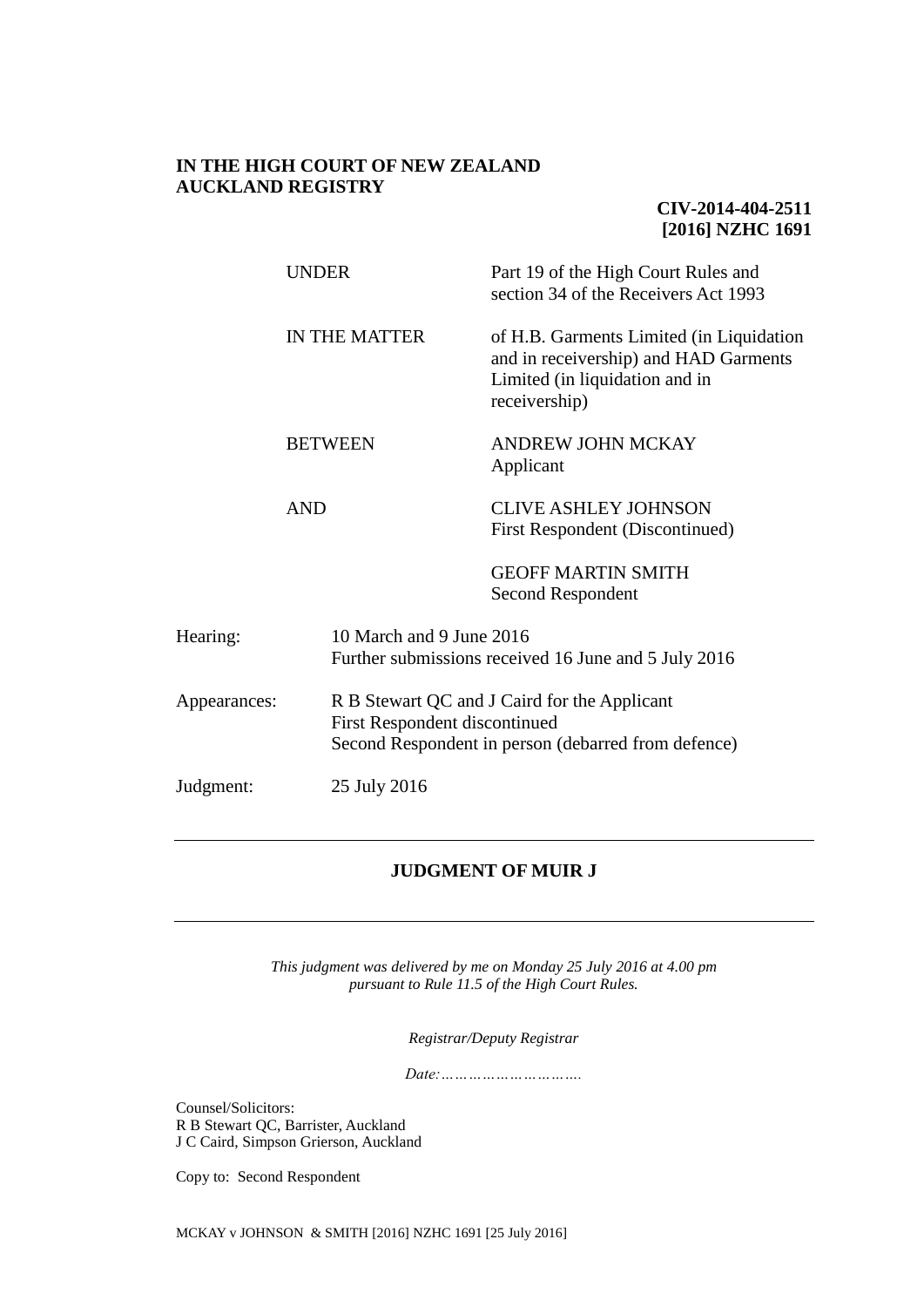## **Introduction**

[1] In these proceedings Mr McKay, who was on 6 August 2014 appointed receiver of HAD Garments Ltd (In Liquidation and Receivership) (HAD) and H.B. Garments Ltd (In Liquidation and Receivership) (HB) (together, the Companies) by Westpac NZ Ltd (Westpac), seeks orders that Mr Smith, the Companies' liquidator, pay him;

- (a) The sum of \$540,666.82; and
- (b) Interest on that sum at the prescribed rate under the Judicature Act from the date of his receivership.

[2] The claim has a lengthy procedural history which I will set out in some detail because it provides necessary context to the "unless" orders made by me on 10 March 2016, requiring payment by Mr Smith of the sum of \$2,500 costs to Mr McKay by 28 April 2016, in default of which he was to be debarred from further defence of Mr McKay's claims. This was the third occasion on which unless orders had been made against him during the interlocutory stages of the proceedings. In the event, the costs order was not paid by 28 April 2016 (or subsequently).

[3] At the resumed hearing on 9 June 2016 Mr Smith again appeared in person. I indicated to him that he was now debarred from further defence of the claim which would proceed on a basis analogous to that of formal proof, albeit that I would consider the affidavit evidence filed by him and already before the Court. Mr Smith was invited to remain in Court while Mr McKay presented his case, however he chose to leave, requesting the Court record show that he was "a living natural man subject to common law". In a bench note dated 8 June 2016 I set out the relevant exchange in greater detail.

[4] The issue which I am required to decide is whether Mr McKay has, on the balance of probabilities, made out his claims that Mr Smith has received monies belonging to the Companies and secured to Westpac and which he has, without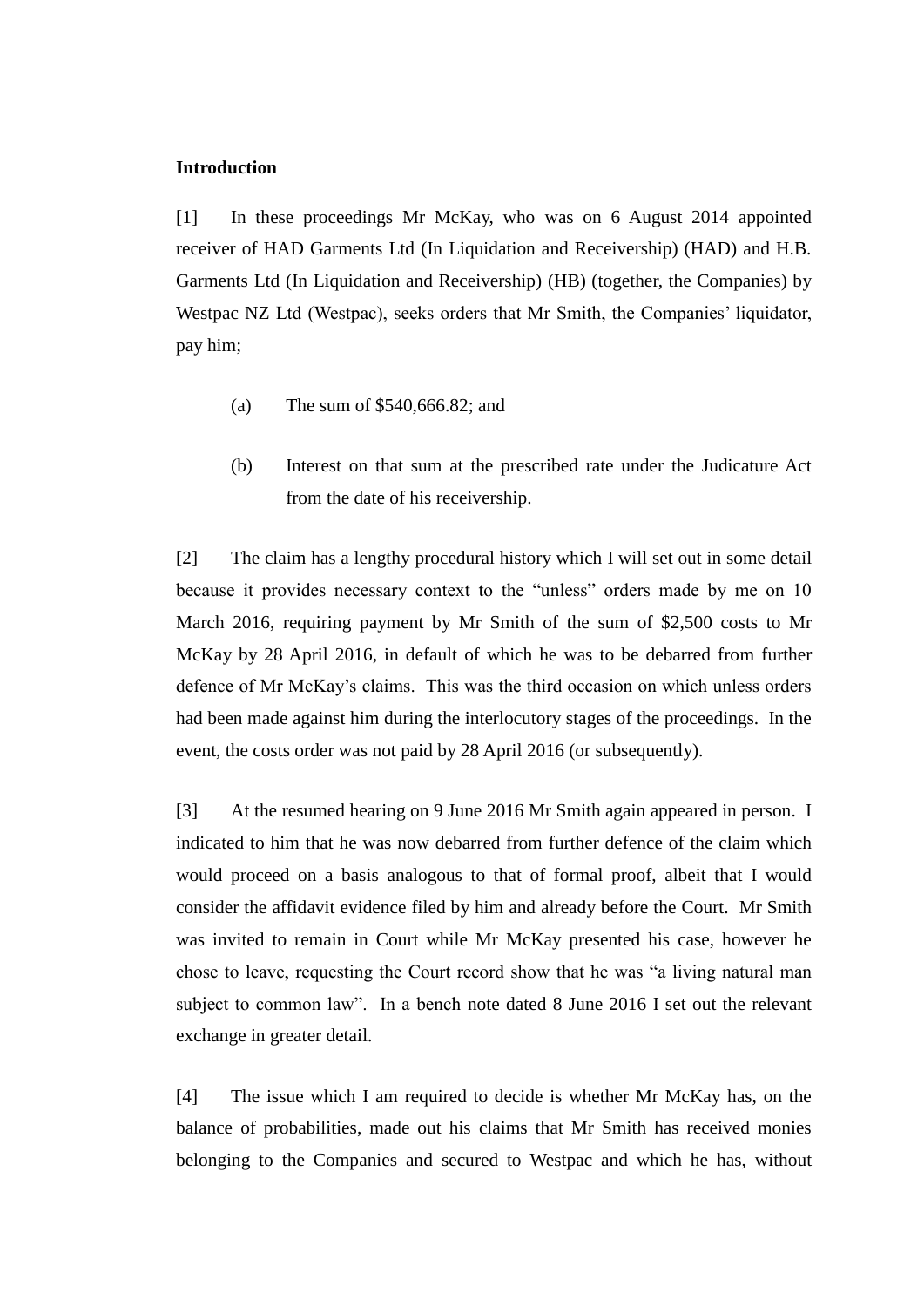lawful justification, failed to account to Westpac for. If so, I am required to determine the quantum of the payment Mr Smith must make to Mr McKay as receiver.

#### **Background**

#### *The security dispute*

- [5] At the time of Mr McKay's appointment as receiver of the companies:
	- (a) The first respondent (Mr Johnson) had been appointed by GFH Properties Ltd (GFH) (to which securities held by Bank of New Zealand had been assigned) as receiver of HB.
	- (b) Mr Smith had been appointed by the company shareholders as liquidator of the Companies. That occurred on 5 November 2013.

[6] The parties were in dispute as to who had priority to the assets of the Companies with Mr Smith and Mr Johnson disputing the validity of Mr McKay's appointment.

[7] Westpac had first become aware of Mr Smith's position as liquidator on or about 11 March 2014 when it received his first liquidator's reports for the Companies. Those reports had incorrectly recorded Westpac as an unsecured creditor.

- [8] On 13 March 2004 Westpac wrote to Mr Smith advising him that:
	- (a) It was a secured creditor of the Companies.
	- (b) It required the liquidator's first reports to be immediately amended to record its status as such.
	- (c) (Importantly) in dealing with the Companies' assets in the course of the liquidations Mr Smith was required to protect Westpac's security interests at all times and that its approval was required before any of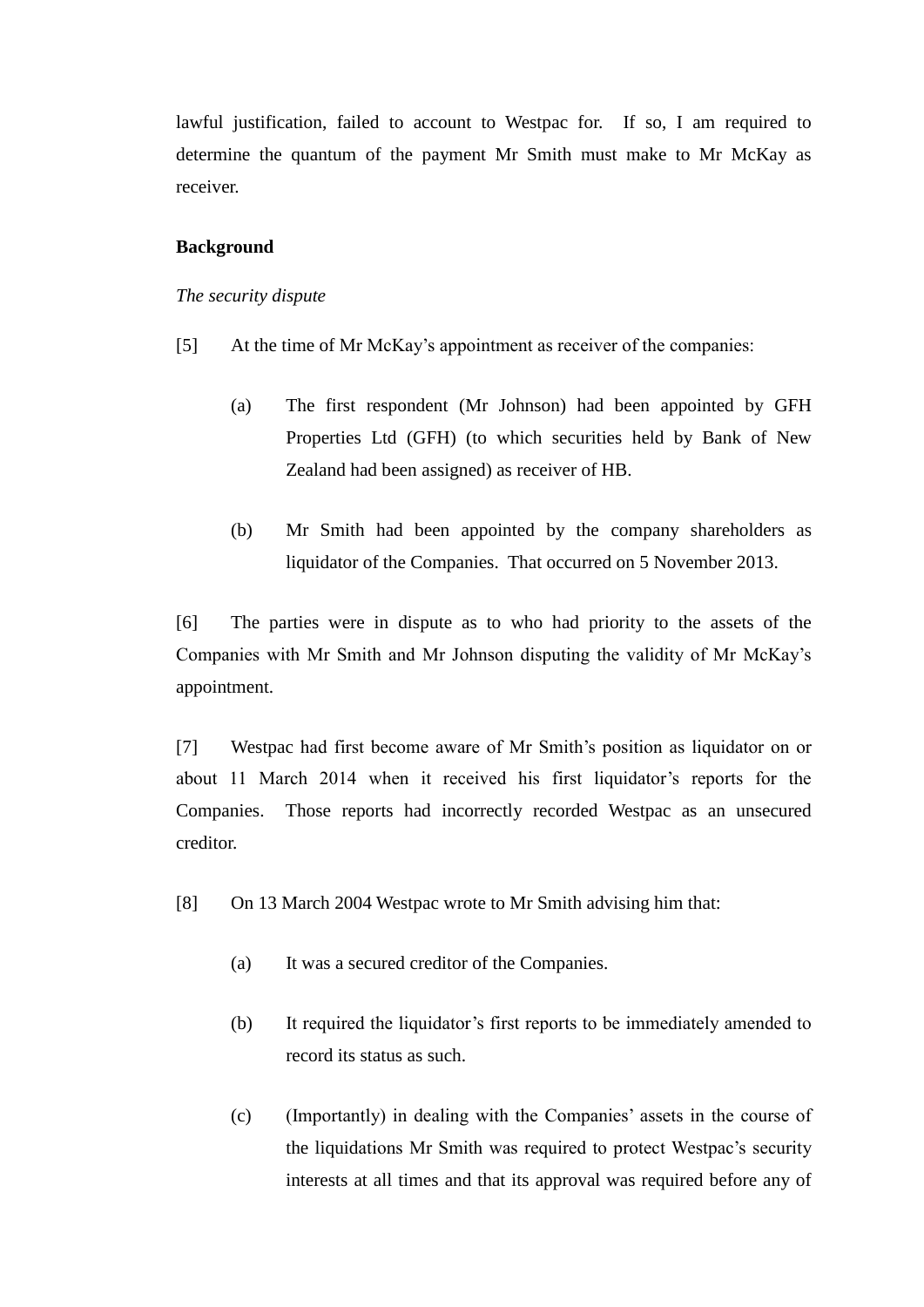the Companies' assets were disposed of and that full sale proceeds were to be accounted to Westpac.

[9] Westpac's position was based on a general security agreement (GSA) (dated around 1995 but unable to be located) over HB, a second GSA over HB dated 22 June 2010 and a GSA over HAD dated 26 May 2003.

[10] Correspondence followed between the parties in which Mr Smith declined to acknowledge Westpac's status as a secured creditor.

[11] Accordingly, Mr McKay brought the present proceedings seeking declarations from the Court as to:

- (a) Whether his appointment was valid;
- (b) Whether he was entitled to possession of the Companies' assets; and
- (c) If so, whether Mr Smith was liable to pay compensation to Mr McKay/Westpac for dealing with the Companies' assets during the period for which he was appointed as a liquidator.

[12] Mr Smith did not oppose Mr McKay's application in so far as it sought confirmation of the validity of Mr McKay's appointment and his entitlement to possession of the Companies' assets, recording that position in documents filed with the Court. Accordingly, the matter proceeded to a formal proof hearing on 23 February 2015 before Fogarty J. He delivered an oral judgment holding that:

- (a) Westpac's security over the Companies by way of GSAs was valid and enforceable;
- (b) In respect of the assets of HB, Westpac's security interest had priority over GFH's security interest except in respect of seven trucks in

 $\overline{1}$ <sup>1</sup> *McKay v Johnson* [2015] NZHC 242.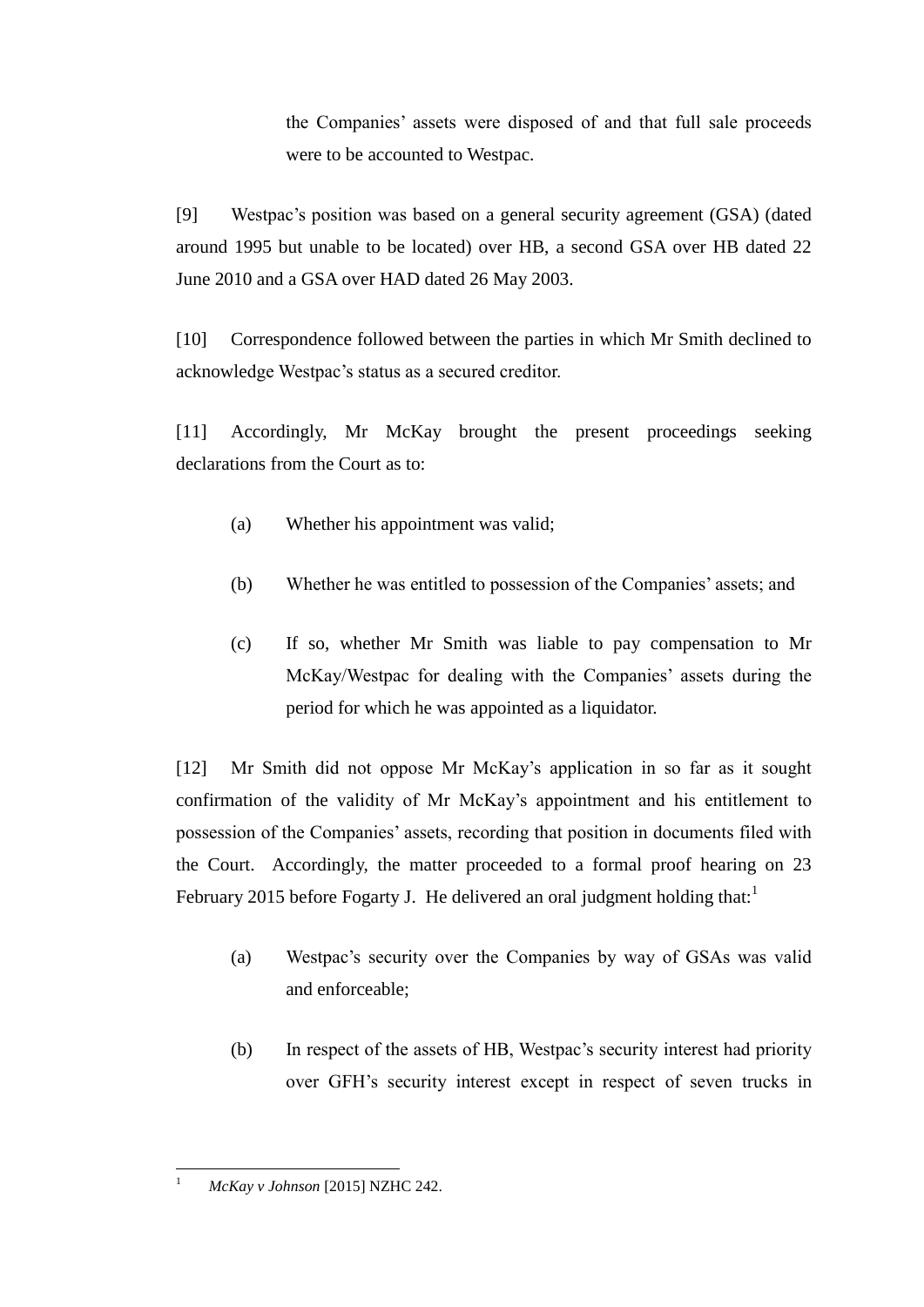relation to which Westpac conceded its security was second ranking to that of GFH;

- (c) Mr McKay was validly appointed as receiver and manager of the Companies; and
- (d) Mr McKay was entitled to take possession and control of the assets of the Companies (with the exception of the seven specified trucks).

[13] The Court reserved for later determination the remaining issues, namely whether Messrs Smith and Johnson were required to pay Mr McKay compensation for any loss suffered while the Companies' assets were in their possession and control and what, if any, costs were payable. His Honour made timetable orders for disposition of those issues. Relevantly, Mr Smith was to file an affidavit by 9 March 2015 setting out:

- (a) Details of any of the Companies' assets that he had dealt with since his appointment as liquidator, including the current status of those assets;
- (b) Details of any of the Companies' assets previously in his possession or control that had been realised, disbursed or destroyed; and
- (c) Details of all remuneration and expenses he had incurred during liquidation and the extent to which any of the Companies' assets had been used to pay such remuneration and expenses.

[14] Paragraph [6] of Fogarty J's judgment is usefully set out in full. It was in  $terms:<sup>2</sup>$ 

[6] Accordingly, for these reasons, I grant the orders sought in the notice of originating application dated 23 September 2014 in paras (a), (b), (c) and (d). As to (e), there will be an enquiry as between the applicants and the first and second respondents as to whether there is an obligation by them and/or BNZ to pay to the applicant receivers and/or Westpac funds recovered by them on the assumption that they had priority.

 $\overline{c}$ <sup>2</sup> *McKay v Johnson* above n 1.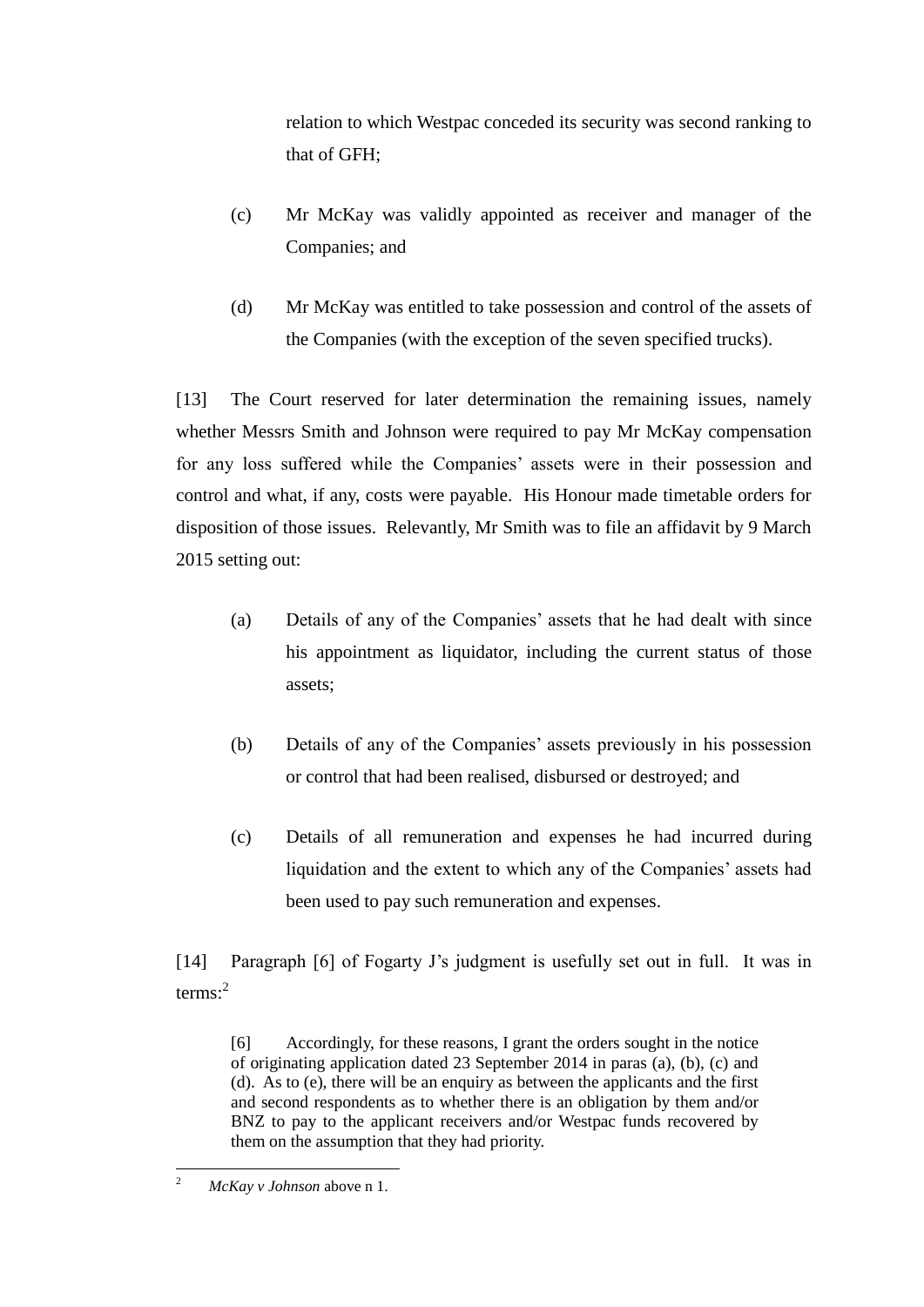[15] I set this paragraph out because it answers the often repeated allegation in Mr Smith's subsequent affidavits that the judgment of Fogarty J related only to Mr McKay's entitlement to company assets which existed on or after Mr McKay's appointment. To the contrary, the judgment of Fogarty J expressly recognised that Mr McKay's claims extended to the assets of the company (including monies recovered from its debtors), which existed prior to his appointment as receiver during the period that Messrs Johnson and Smith acted respectively as receiver and liquidator of relevant entities.

[16] Mr McKay has subsequently settled with Mr Johnson and has filed a notice of discontinuance in that respect. I do not therefore refer further to Mr Johnson's involvement, except as necessary.

[17] Although Mr Smith filed his affidavit on 9 March 2015 as directed by Fogarty J, it was regarded as deficient by Mr McKay in not providing sufficient detail of the Companies' assets currently or previously in the control of Mr Smith or details of expenses. Requests were made for Mr Smith to provide further information. He did not do so.

[18] Furthermore Mr Smith failed to comply with his statutory reporting obligation to file reports in respect of both companies at six monthly intervals. That statutory source of information was therefore similarly unavailable to Mr McKay.

[19] The matter reverted to Fogarty J on 19 August 2015 when he made timetable directions for the filing of further affidavit evidence and written submissions and directed a one day fixture, subsequently allocated for 9 November 2015. Mr McKay complied with the relevant timetable orders. However, Mr Smith neither filed reply evidence in accordance with Fogarty J's directions nor written submissions. The matter was accordingly placed in a Duty Judge List on 5 November 2015 to consider Mr Smith's noncompliance with timetable directions. Wylie J ordered Mr Smith to file and serve any affidavits on or before 12 pm on 6 November 2015 on the basis that, if he defaulted, his defence to the proceeding was set aside. This was therefore the first occasion on which Mr Smith was subject to "unless" orders.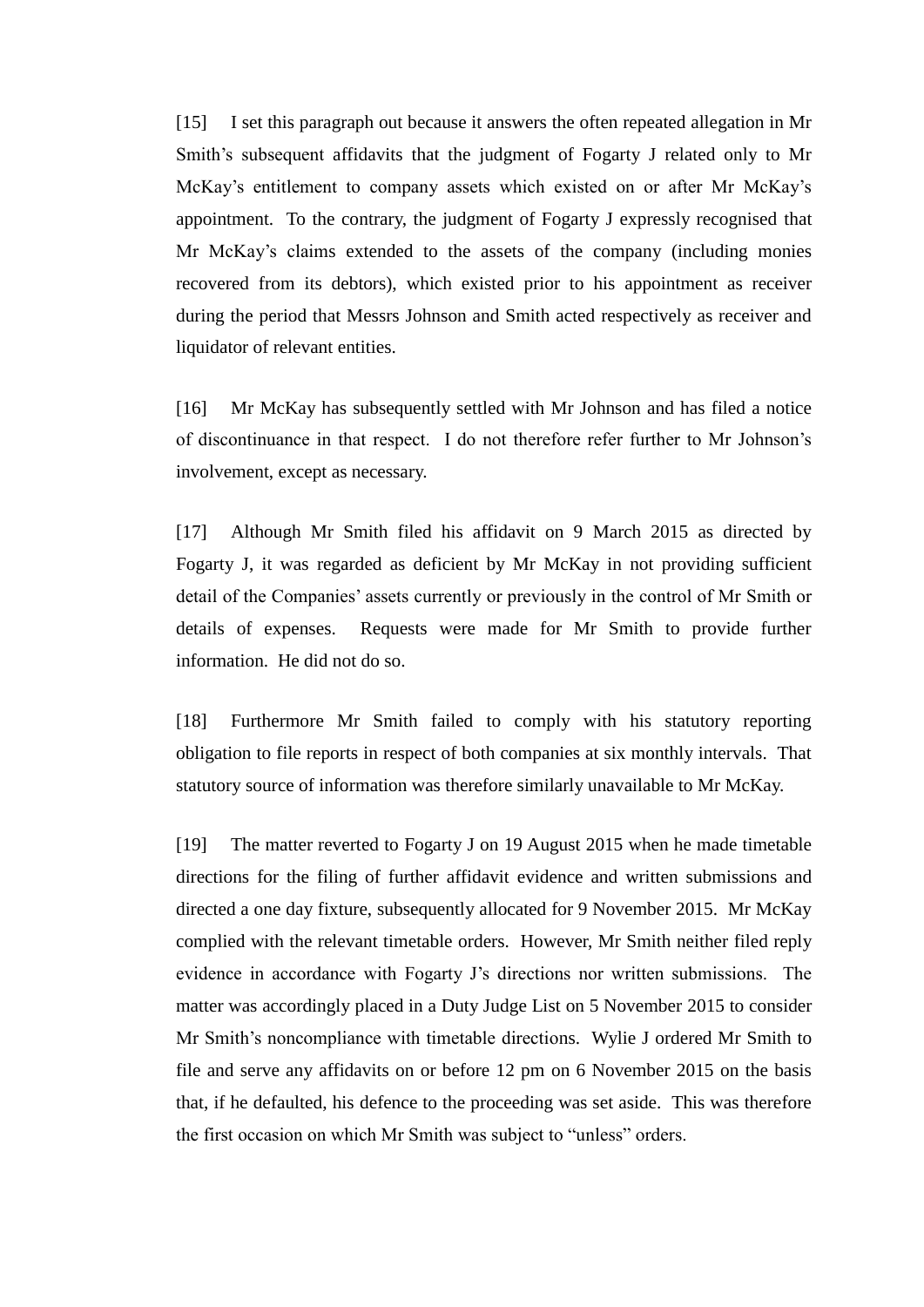[20] Mr Smith's affidavit was filed and served on 6 November (apparently shortly after 12.00 pm although no point was taken). In it he made the surprising claim (never previously advanced) that on 21 December 2013 he had sent to Mr Chinniah at Westpac a notice pursuant to s 305 of the Companies Act 1993 requiring Westpac's election, in default of which its security would be deemed abandoned. He claimed that Westpac had abandoned its security accordingly. He also claimed that Mr McKay and Ms Stone (a senior employee of BDO Auckland assisting Mr McKay with the receivership) were advised of the s 305 notice at a meeting on 14 August 2014. Annexed to the affidavit was a letter from Mr Smith addressed to Ms Stone, purportedly dated 14 August 2014, recording discussions at that meeting, including the reference to the s 305 notice.

- [21] In the result, Mr Smith claimed:
	- (a) Westpac's security was invalid.
	- (b) Mr McKay's appointment was invalid.
	- (c) Mr McKay and his counsel did not put all relevant information before Fogarty J at the hearing on 23 February 2015.
	- (d) Mr McKay's proceeding was "illegal".
	- (e) The judgment of Fogarty J dated 23 February was "faulty".

[22] Despite this attack on the judgment of Fogarty J, neither any appeal from it nor application to recall it has been lodged or made.

[23] As a consequence of matters raised by Mr Smith in his 6 November 2015 affidavit Mr McKay reluctantly sought an adjournment of the hearing scheduled for 9 November 2015. Mr Smith also sought an adjournment on the basis he needed more time to complete his affidavit evidence.

[24] Toogood J ordered that the hearing be adjourned on consent terms, including that Mr Smith: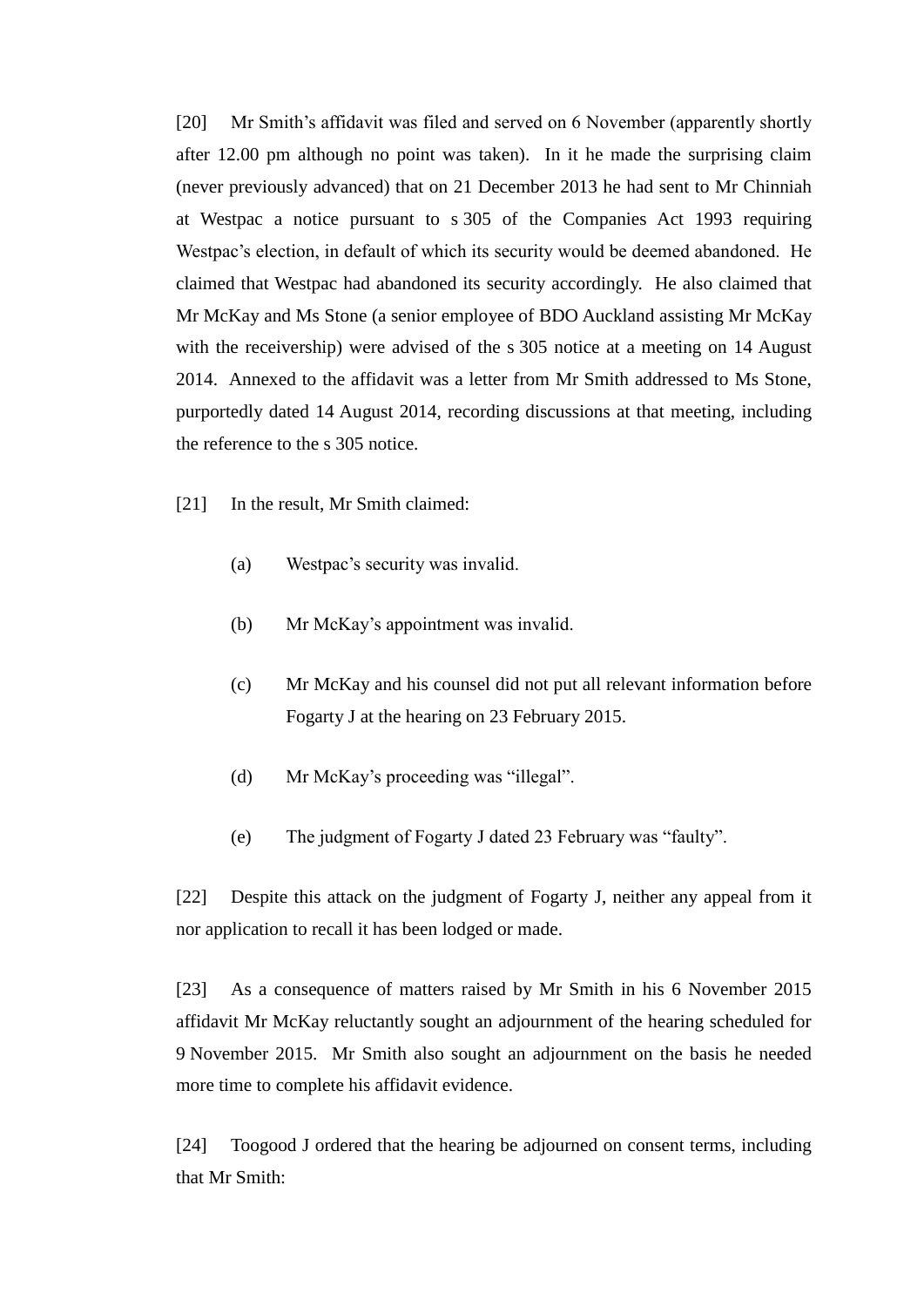… consents to the applicant obtaining copies of all bank accounts with Bank of New Zealand in the name of the Companies or Geoff Smith Liquidations Limited or similar account names and they correspond directly with Bank of New Zealand to obtain the same.

[25] This order allowed Mr McKay to access relevant information from the "liquidation accounts" opened by Mr Smith and into which the Companies' funds had been transferred by Mr Smith during the course of liquidation of the Companies. That was information not previously available to Mr McKay.

[26] Toogood J also made "unless" orders requiring Mr Smith, by 17 November 2015, to deliver to the offices of Simpson Grierson various computers and requiring any further affidavits by him to be filed by 2 December 2015. Paragraph [3(i)] of his Honour's orders stated that Mr Smith was to be "automatically debarred from opposing the application" if such timetable orders were not complied with. This was therefore the second occasion on which Mr Smith had been subject to "unless" orders.

[27] On 1 November 2015 Mr Smith sought an extension of the time for the filing of affidavit evidence. This was declined by Edwards J although he was allowed to file an unsworn copy of this proposed affidavit by 2 December with a sworn copy to follow. Mr Smith's sworn affidavit was filed on 3 December. It repeated the allegation in his November 2015 affidavit that a s 305 notice had been delivered to Westpac on 21 December 2013. He annexed copies of the purported notice. He also annexed photographs marked "G" as purported proof of service of the notice on Westpac.

[28] Mr McKay formed the view that both the s 305 notice and letter to Ms Stone dated 14 August 2014 were created significantly later than the dates deposed to by Mr Smith. He did so on the basis:

(a) The photographs which Mr Smith annexed to the December affidavit as proof of delivery of the s 305 notice on 21 December 2013 were taken some time after 7 October 2015 as they depicted envelopes with "New Zealand's longest reigning monarch" commemorative stamp which was only issued by New Zealand post on 7 October 2015.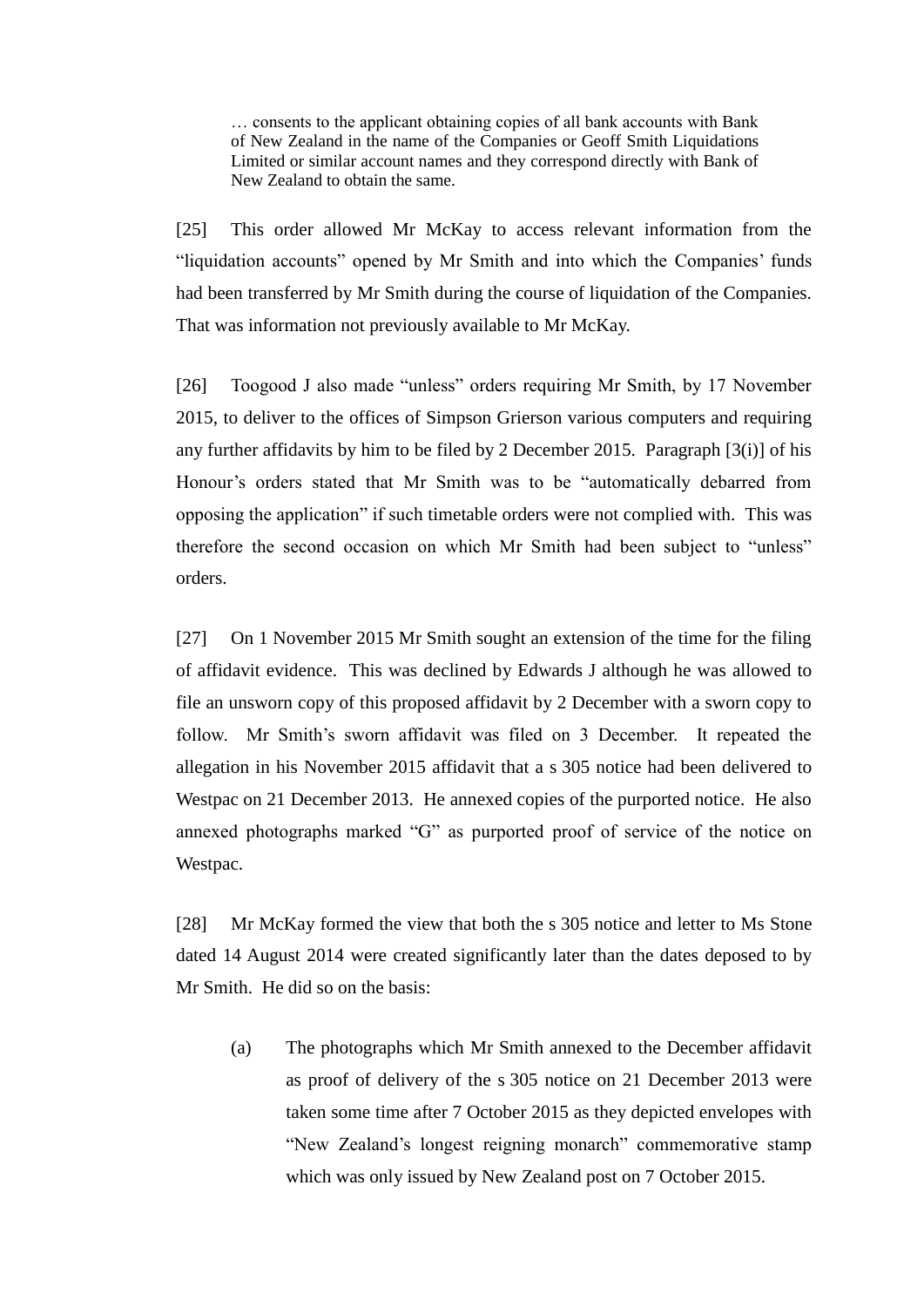- (b) Mr Smith had provided no proof of delivery of the purported letter to Ms Stone.
- (c) Neither Mr McKay, Mr Chinniah nor Ms Stone had seen the purported s 305 notice prior to Mr Smith's November 2015 affidavit nor the purported letter of 14 August 2014.
- (d) There was no reference in either Westpac's or its receivers' files to the notice or letter.
- (e) Messrs McKay, Chinniah and Ms Stone were all fully aware of the significance of such a notice.
- (f) The purported s 305 notice was dated 21 December 2013 and addressed to Mr Chinniah. However, Mr Chinniah's first contact with Mr Smith was on 13 March 2014 when he wrote pointing out that Westpac was a secured creditor, contrary to the reference in Mr Smith's report.
- (g) If the s 305 notice had been sent in December 2013 then inevitably Mr Smith would have raised that as a ground for opposing Mr McKay's application for orders confirming Westpac's security and the validity of his appointment as a receiver of the Companies. Such notice would have been determinative because, in the absence of election, Westpac would prima facie have been held to have surrendered its securities.
- (h) Mr Smith had a history of dishonesty, including convictions for tax evasion, theft, fraud and falsifying documents.

[29] Accordingly, on 10 December 2015 Mr McKay applied, without notice, for orders permitting inspection of the purported letter and notice by a computer forensic expert Mr B P Whale. That application was supported by evidence from Mr McKay, Mr Chinniah and Ms Stone in the terms referred to above. On 10 December 2015 Brewer J granted orders as moved and on 14 December 2015 inspection occurred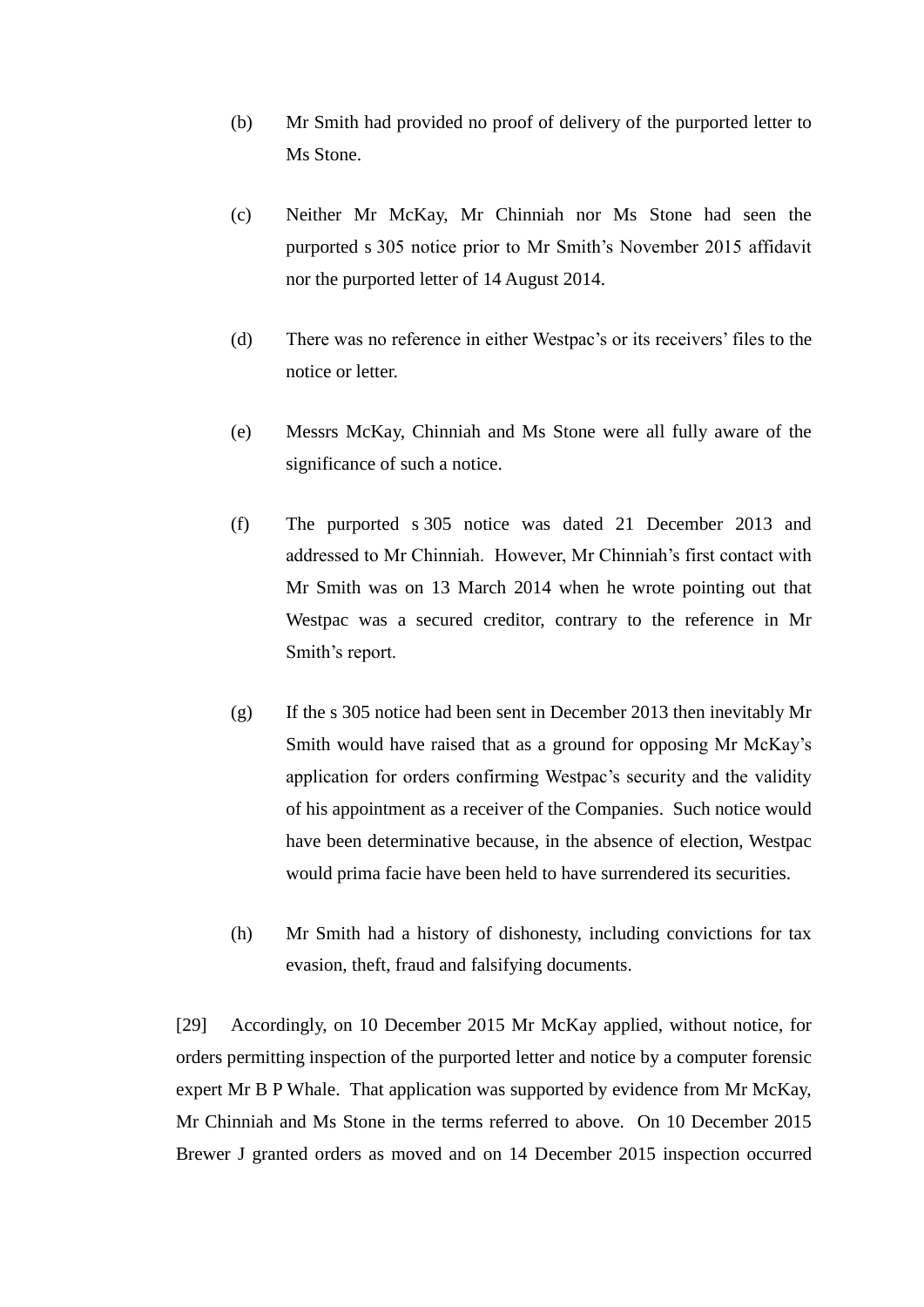under the supervision of an independent barrister. Mr Whale has subsequently filed an affidavit confirming that both the s 305 notice and the letter were created on 26 October 2015, that is, shortly before the claims first made in Mr Smith's November 2015 affidavit.

[30] In response to this evidence Mr Smith filed an affidavit from Mr P R Shortt. Mr Shortt states that he agrees with Mr Whale "except with his final synopsis and analytical conclusion that in my opinion causes professional confusion". He states that:

The two RTF files therefore containing data were created on this specific date and time by G M Smith. However, the source of the data stored within these two RTF files is not recorded within the file system and the document metadata and therefore their original source, date, time and original author cannot be determined.

[31] He invited the Court therefore to conclude that although the relevant documents were created on the dates specified by the applicant that could have been on the basis of documents earlier imported to Mr Smith's computer.

[32] I do not accept the evidence of Mr Shortt. Although he claims to be a "suitably qualified forensic accountant and computer and systems analyst of 30 years experience" he sets out no professional qualifications or relevant work history. Moreover, although required to be produced for cross-examination of his affidavit at the resumed hearing he did not so appear. I am satisfied therefore, on the balance of probabilities, that the purported s 305 notice and letter to Ms Stone were created on dates significantly later than those deposed to by Mr Smith.

[33] Mr Smith challenged the legality of the inspection order. On 17 December 2015 Duffy J made timetable orders requiring, among other things, that Mr Smith file a formal application by 21 December 2015. He did not do so. In the interim Mr McKay's application for determination of his compensation claims was set down for hearing on 10 March 2016. On 5 February 2016 Mr McKay filed an affidavit incorporating his review of the bank statements made available to him by Mr Smith and setting out the quantum of the compensation he sought. That affidavit remains the basis of his claim. On 25 February he filed his synopsis of submissions.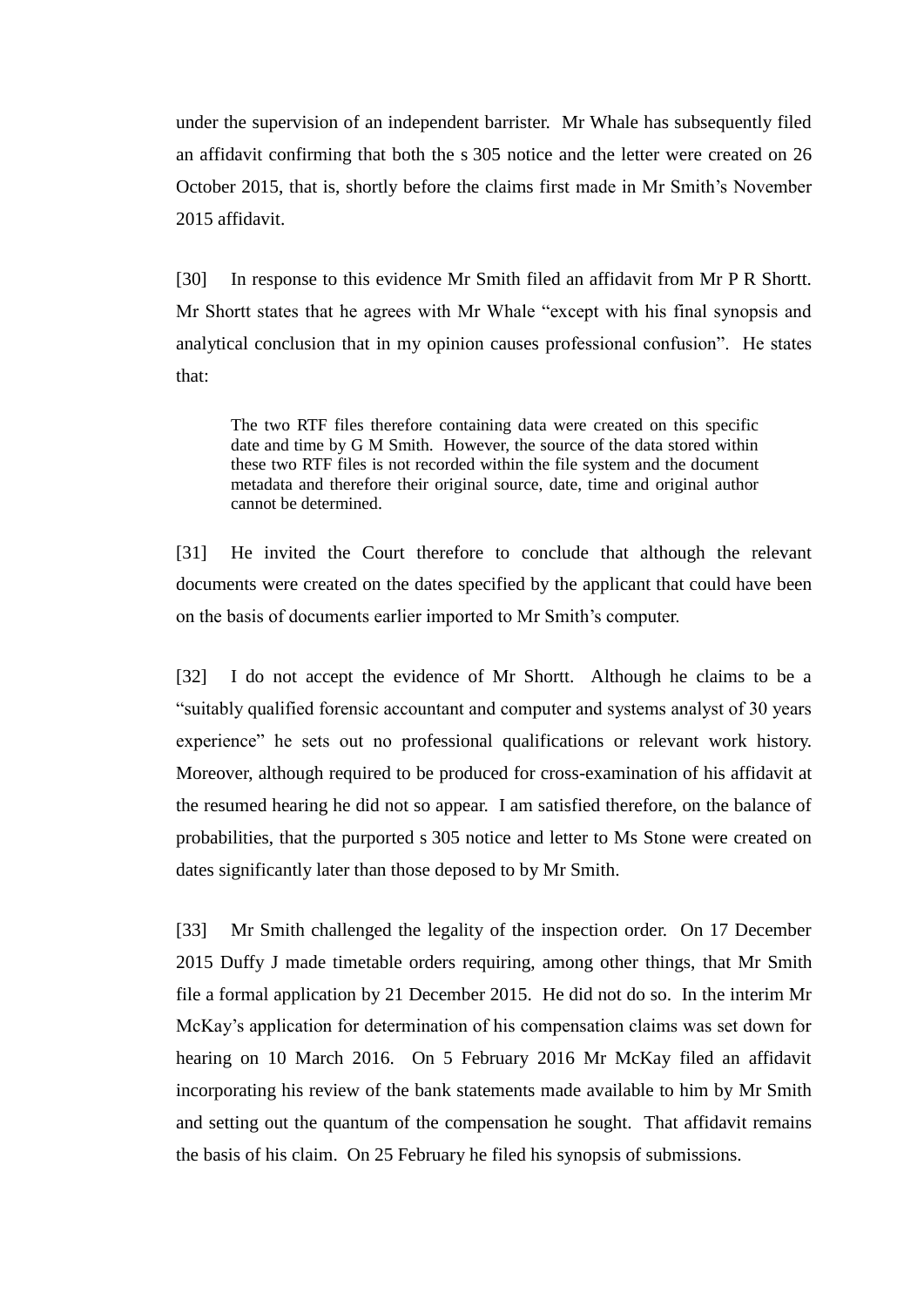[34] Because of Mr McKay's unavailability on 10 March he was cross-examined by Mr Smith before the Registrar on 1 March 2016. That cross-examination was on the various affidavits filed by Mr McKay up to that point. I have reviewed the transcript.

[35] On 26 February 2016 Mr Smith belatedly filed his application to rescind the order for inspection. Two days earlier he had served orders of subpoena on Mr McKay's solicitors and counsel and Mr Allan, a case manager at the High Court in Auckland.

- [36] The matter came before Whata J in the Duty Judge List of 2 March. He:
	- (a) granted applications by Mr McKay setting aside the orders for subpoena; and
	- (b) made timetable orders for the filing and serving of evidence and submissions in relation to the rescission application so as to facilitate disposal of it on 10 March 2016, together with Mr McKay's substantive claim.

[37] Mr Smith filed affidavits in support of the rescission application and on 8 March Mr McKay filed his notice of opposition and affidavits. Then, on the eve of the hearing, Mr Smith filed an affidavit in relation to the compensation claim responding in part to Mr McKay's affidavit of 5 February 2016.

[38] The matter came before me on 10 March. I declined the rescission application with reasons to follow.<sup>3</sup> I then heard and granted an application by Mr Smith for leave to file his affidavit of 9 March out of time.<sup>4</sup> In my oral decision I recorded (noting the agreement of Mr Stewart QC for Mr McKay in this respect) that the efficient administration of justice should not trump the overall interests of justice and that for Mr Smith's defences to be properly ventilated there needed to be an

 $\overline{\mathbf{3}}$ <sup>3</sup> The reasons decision is *McKay v Johnson & Smith* [2016] NZHC 466 [*Reasons*], given on 17 March 2016.

<sup>4</sup> *McKay v Johnson & Smith* [2016] NZHC 410 [*Application for leave to file affidavit out of time*].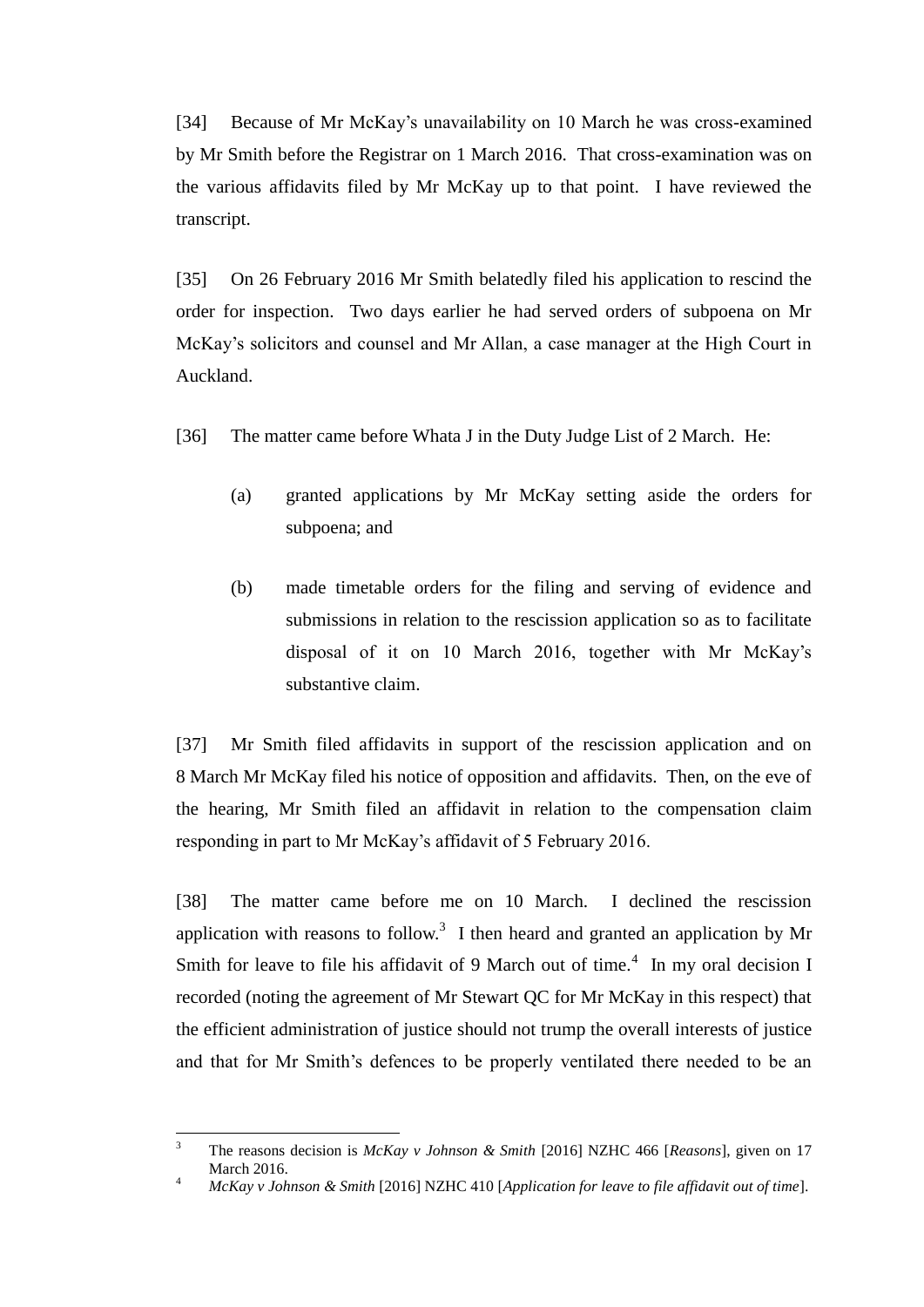evidential foundation for which Mr Smith was relying, inter alia, on his affidavit of 9 March 2016.

[39] I recorded Mr Stewart's position that if the affidavit was admitted, then inevitably the matter would need to be adjourned to give Mr McKay a proper opportunity to respond.

[40] I made timetable orders requiring, among other things, that any further affidavits by Mr Smith in opposition be filed by 4.30 pm on 31 March 2016. I then addressed the issue of costs. In the context of what I described as an "indulgence" I stated:<sup>5</sup>

[18] Mr Stewart applies for costs in the amount of \$3,000. His application is, in my view, unanswerable. This fixture has been effectively "hijacked" by last minute filing only permitted because of my concern about the overall interests of justice on what is a substantial claim against an unrepresented litigant. It is inevitable that the applicant will sustain significant additional legal costs arising out of the adjournment. Delay and cost go hand in hand.

[41] In the event, I awarded costs in the amount of \$2,500. I then stated:

[19] … Because of the history of these proceedings and my concerns that these may not be paid absent appropriate incentives, an "unless" order is in my view appropriate.

[20] Accordingly, unless the said sum of \$2,500 is paid to the applicant's solicitors, Simpson Grierson, Auckland, by 28 April 2016 the second respondent is to be debarred from further defence of the applicant's claims.

[21] Mr Caird is, within 24 hours, to supply Mr Smith with relevant banking details for remittance of that sum.

[42] I have received confirmation that the relevant banking details were supplied in terms of [21].

[43] Subsequently, and in response to a memorandum from Mr Smith, I allowed an extension of time for his affidavits to 8 April 2016. Additional affidavits were accordingly filed by him on 31 March and 8 April 2016. However, the order for costs made by me was not complied with either by 28 April or subsequently.

 $\sqrt{5}$ <sup>5</sup> *McKay v Johnson & Smith* [*Application for leave to file affidavit out of time*], above n 4.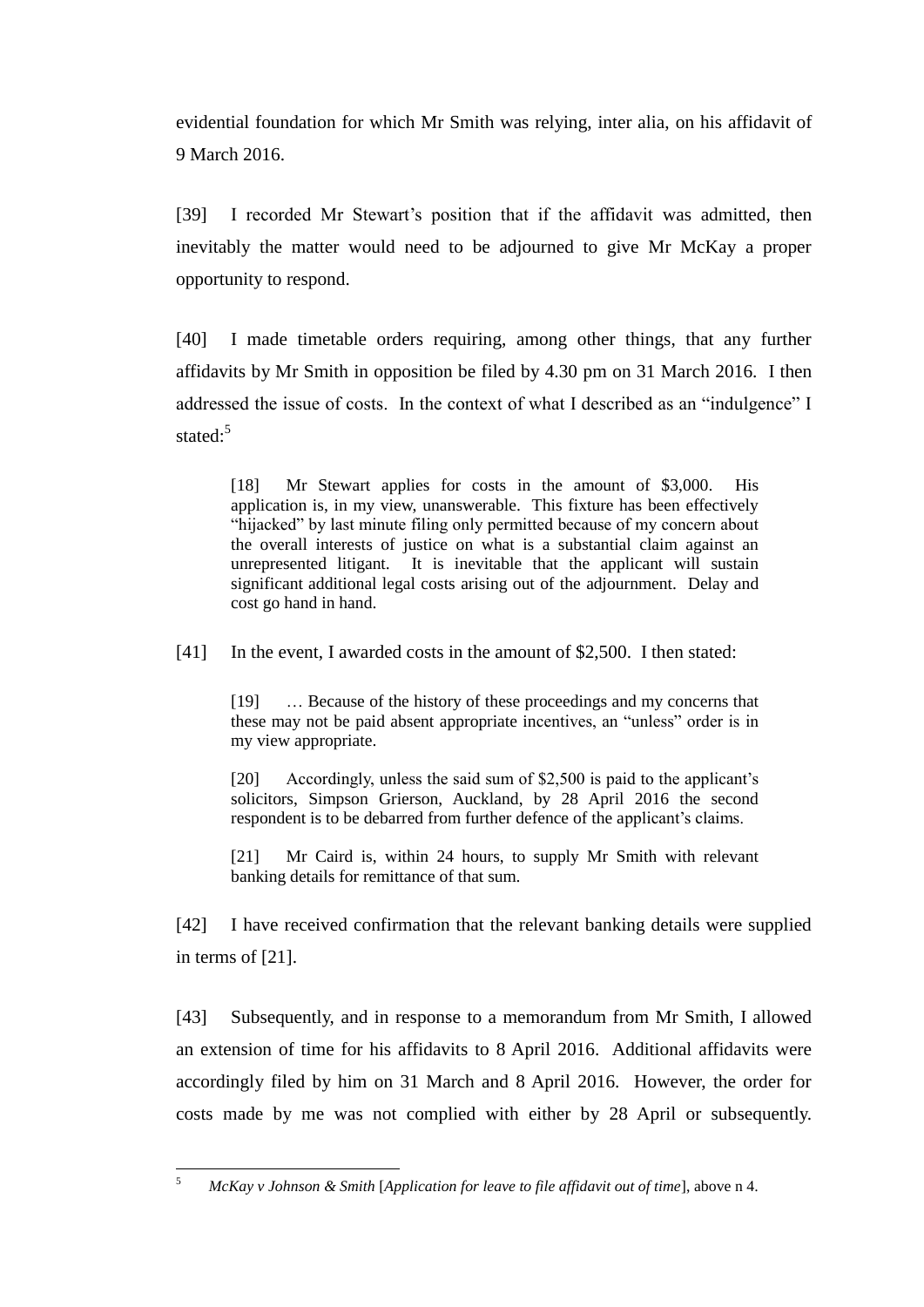Accordingly, Mr Smith became debarred from further defence of Mr McKay's claims on 29 April 2016.

## **Relevant legal principles**

## *Secured creditors and liquidations*

[44] Secured creditors are for the most part regarded as falling outside the liquidation process as prescribed under Part 16 of the Companies Act 1993 (the Act). As the Court of Appeal stated in *Dunphy v Sleepyhead Manufacturing Co Ltd*: 6

The scheme of Part 16 of the Companies Act is to exclude from the ambit of the liquidation property which is subject to a charge. The Act contemplates that secured creditors will operate independently of the liquidation, unless they decide to surrender their security in terms of s  $305(1)(c)$ . The definition of "creditor" in s 240(1) makes it clear that secured creditors are excluded except for very limited purposes, … Section 248(2) makes it clear that the liquidation does not limit the secured creditors' rights of enforcement, and s 253 provides that the liquidator's principal duty is to take possession of the assets and distribute them or their proceeds to "creditors" (which, for this purpose, excludes secured creditors)….

[45] A liquidator who does not account to a secured creditor for a secured asset is liable to the secured creditor for conversion.<sup>7</sup> Where the failure to account is in respect of money I accept Mr Stewart's submission that an action lies in money had and received. In his book *Civil Remedies in New Zealand*<sup>8</sup> Sir Peter Blanchard notes:

The claim for money had and received is available to reverse the defendant's unjust enrichment where the subject matter of the enrichment was money….

… Money had and received appears to serve much the same role in respect of money as conversion serves in respect of tangible chattels.

[46] A claim for money had and received does not depend on any proof of wrongdoing or impropriety on behalf of the recipient, or on ongoing retention of the money or its value.<sup>9</sup> The cause of action is complete when the money is received.

<sup>6</sup> <sup>6</sup> *Dunphy v Sleepyhead Manufacturing Co Ltd* [2007] NZCA 241, [2007] 3 NZLR 602 at [43].

<sup>7</sup> *Dunphy v Sleepyhead Manufacturing Co Ltd,* above n 6 at [13] and [49].

<sup>8</sup> Peter Blanchard (ed) *Civil Remedies in New Zealand* (2nd ed, Brookers, Wellington 2001) at 391.

<sup>9</sup> *Nimmo v Westpac Banking Corporation* [1993] 3 NZLR 218 (HC) at 238; *Torbay Holdings Ltd v Napier* [2015] NZHC 2477 at [164].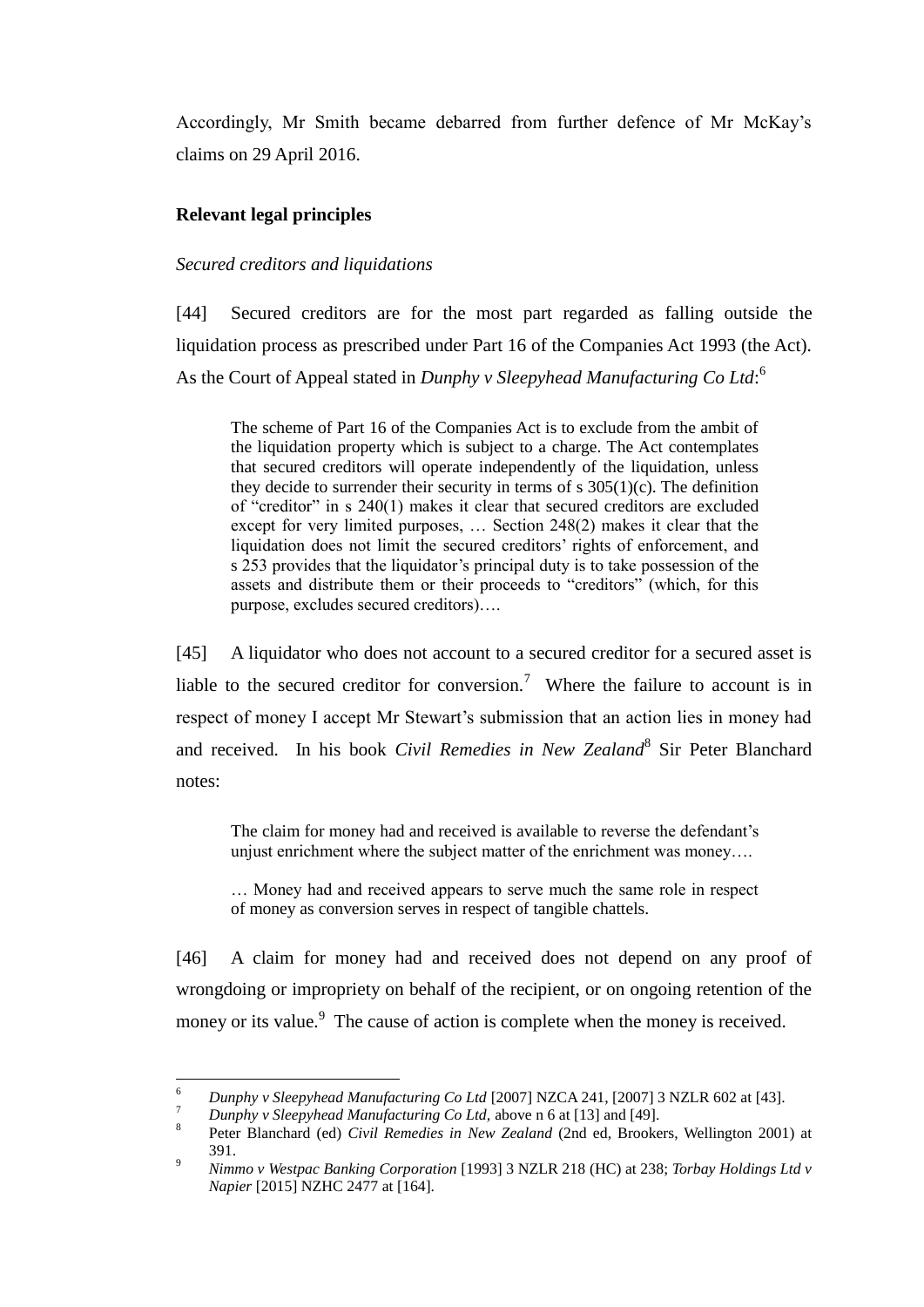# [47] In *Agip (Africa) Ltd v Jackson*, Lord Millett said: 10

… The common law claim for money had and received is a personal and not a proprietary claim and the cause of the action is complete when the money is received. With only limited exceptions, it is no defence that the defendant has parted with the money. The claim does not depend on any impropriety or want of probity on the part of the defendants.

[48] Although impropriety need not be established, nevertheless there must be some element of *unjustness* in the defendant retaining the monies received.<sup>11</sup> This will be satisfied when the defendant has no right to it.<sup>12</sup>

[49] As Lord Millet alluded to, there are limited exceptions to a claim for monies had and received; principally the change of position defence available at both equity and law.<sup>13</sup> As Lord Goff of Chieveley held in *Lipkin Gorman (a firm) v Karpnale*   $Ltd:$ <sup>14</sup>

… where an innocent defendant's position is so changed that he will suffer an injustice if called upon to repay or to repay in full, the injustice of requiring him so to repay outweighs the injustice of denying the plaintiff restitution.

[50] His Lordship then stated:<sup>15</sup>

…

It is, of course, plain that the defence is not open to one who has changed his position in bad faith, as where the defendant has paid away the money with knowledge of the facts entitling the plaintiff to restitution; and it is commonly accepted that the defence should not be open to a wrongdoer.

I wish to stress however that the mere fact that the defendant has spent the money, in whole or in part, does not of itself render it inequitable that he should be called upon to repay, because the expenditure might in any event have been incurred by him in the ordinary course of things.

[51] The defence of change of position is therefore:

<sup>10</sup> <sup>10</sup> *Agip (Africa) Ltd v Jackson* [1990] Ch 265, [1989] 3 WLR 1367 (HL) at 1380.

Lord Goff and Gareth Jones *Goff & Jones The Law of Restitution* (7<sup>th</sup> edition, Sweet & Maxwell, London, 2007) at [1-013].

<sup>12</sup> *Torbay Holdings Ltd v Napier,* above n 9 at [166] and [167].

<sup>13</sup> Judicature Act 1908, s 94B; *National Bank of New Zealand v Waitaki International Processing (NI) Ltd* [1999] 2 NZLR 211 (CA) at 228.

<sup>14</sup> *Lipkin Gorman (a firm) v Karpnale Ltd* [1991] 2 AC 548 (HL) at 479, cited with approval by Thomas J in *National Bank of New Zealand v Waitaki International Processing (NI) Ltd* [1999] 2 NZLR 211 (CA) at 228.

 $15$  At 580.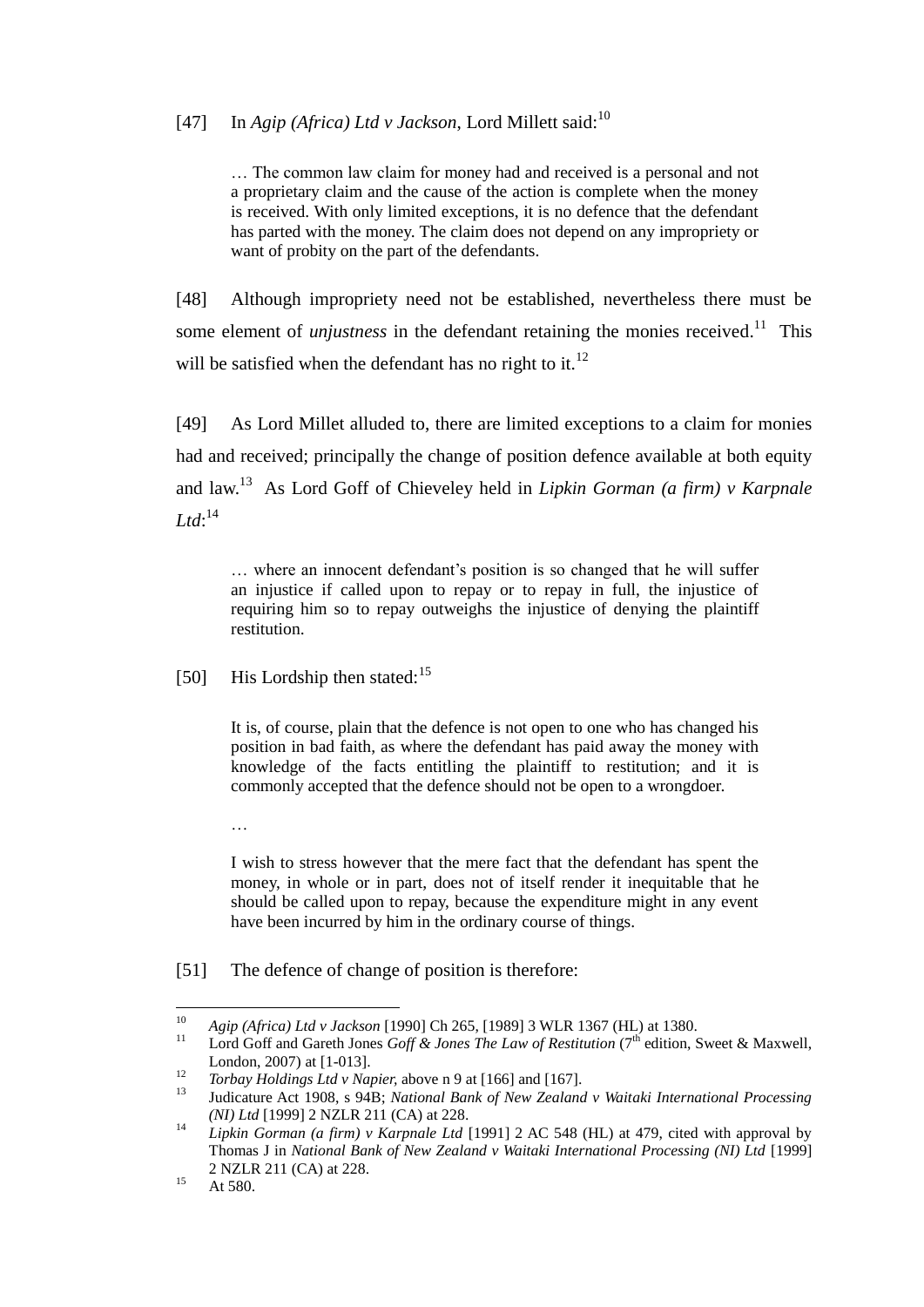- (a) contingent on the defendant having acted in good faith;<sup>16</sup>
- (b) not available where the defendant changed his or her position with knowledge of the facts entitling the plaintiff to restitution;  $17$  and
- $(c)$  of limited application.<sup>18</sup>

## *The liquidator's role and responsibilities.*

[52] A liquidator has extensive powers and duties under the Act to carry out the liquidation of a company in a reasonable and efficient manner. As stated in *Heath & Whale*: 19

The liquidator has a unique legal status which it is difficult to describe with precision. It may be best described as principally an agent for the company who occupies a position that is fiduciary in some respects and who is bound by the statutory duties imposed by the Act.

[53] The learned authors continue: $^{20}$ 

The liquidator's relationship to the company is that of an agent. This is not a normal agency position because the liquidator controls the principal (the company) and has statutory duties under the Companies Act which are focused on protecting the interests of creditors. It is an agency subject to external rules and ethical obligations…

The liquidator's position, while sometimes referred to as a "trustee" is better described as that of a statutory agent whose responsibilities are to perform obligations under the Act and to distribute property divisible among creditors in accordance with the statutory priorities. The liquidator does not hold assets in trust for unsecured creditors but has a fiduciary duty, arising out of the nature of the agency, to apply property in terms of the statutory requirements and recognised legal and equitable rights of third parties.

<sup>16</sup> <sup>16</sup> *Lipkin Gorman (a firm) v Karpnale Ltd* [1991] 2 AC 548 (HL) at 580. This is still the case, regardless of whether the Privy Council's recent decision of *Dextra Bank & Trust Co Ltd v Bank of Jamaica* [2002] 1 All ER (Comm) 193 (PC) is followed in this jurisdiction*.* Lords Bingham and Goff rejected a "relative fault" concept into the defence of change of position, at [45]. Their Lordships nonetheless proceeded on the basis that the defendant must have changed his position in good faith, at [42].

<sup>17</sup> *Lipkin Gorman (a firm) v Karpnale Ltd*, above n 16 at 580.

<sup>18</sup> *Agip (Africa) Ltd v Jackson,* above n 10 at 1380; *Lipkin Gorman (a firm) v Karpnale Ltd*, above n 16 at 580.

<sup>19</sup> Paul Heath and Michael Whale (eds) *Heath & Whale on Insolvency* (LexisNexis, Wellington, 2008) at [22.01].

 $^{20}$  At [22.3].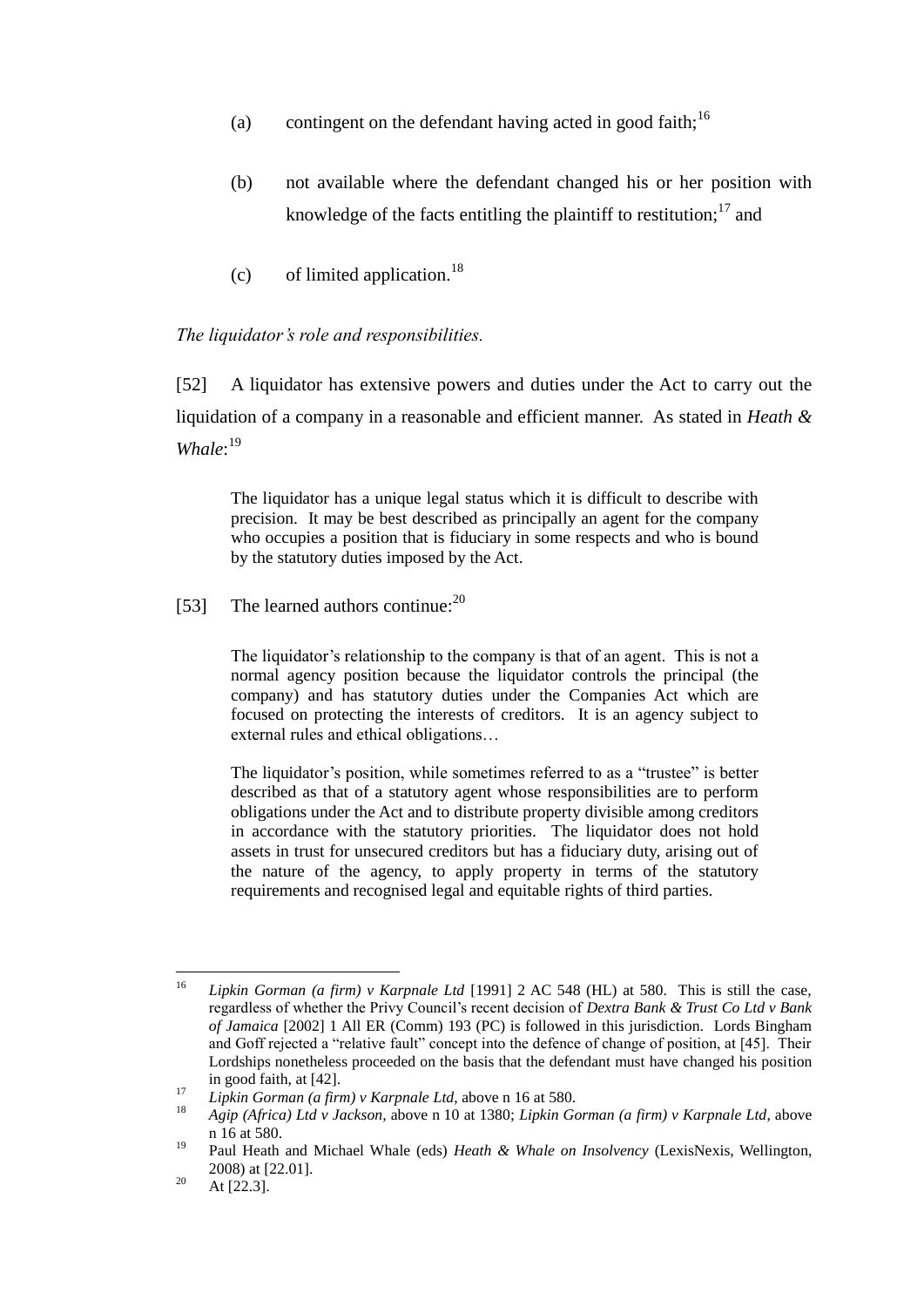[54] A liquidator must keep accounts and records of liquidation.<sup>21</sup> Furthermore he or she must report at six monthly intervals. Whether appointed by the Court or by shareholders or directors of the company (pursuant to s  $241(2)(a)$  or (b) of the Act) liquidators are to be treated as if they were officers of the Court.<sup>22</sup>

### *The liquidator's remuneration and expenses*

[55] Although a liquidator has a right to charge reasonable remuneration and claim expenses payable from the assets of the company in liquidation, his or her claim to the assets of the company cannot take priority over the secured creditors' interest in them.<sup>23</sup> In *Covacich v Riordan*<sup>24</sup> the High Court noted that while a liquidator's role might extend beyond that of merely realising assets for the benefit of unsecured creditors and a liquidator may at times need to investigate the status of a secured creditor, he or she did so at their own peril. Fisher J stated:  $^{25}$ 

The point was made by Johnston J *In re New Zealand Times Co Ltd (in Liquidation)* [1941] NZLR 677 at page 685 initially quoting James LJ *In re Regents Canal Iron Works Co*, *ex parte Grissell* (1875) 3 CHD 411-426;

"Those who render services to an insolvent company or insolvent person frequently find that they have to go without payment, and the liquidators should not have incurred disbursements for which they had no means of being reimbursed".

And he points out that a liquidator should look into the matter before he incurs expenses and makes himself liable, and, I may add, should see where his remuneration is to come from, before he undertakes the duty which is, after all, entirely voluntary.

[56] An exception to that principle arises in respect of the so-called "salvage principle" which applies where a liquidator performs work to preserve or realise an asset secured to a creditor. In that circumstance the liquidator will obtain priority over the secured creditor in respect of the liquidator's costs and expenses incurred in the preservation, care or realisation of the secured asset. The rationale is discussed

<sup>21</sup> <sup>21</sup> Companies Act 1993, s 253.<br><sup>22</sup> ANZ National Bank Ltd.: Sh

<sup>22</sup> *ANZ National Bank Ltd v Sheahan* [2012] NZHC 3037, [2013] 1 NZLR 674 at [122]

<sup>23</sup> *Buchler v Torbitt* [2004] 2 AC 298 (HL) at 306.

<sup>24</sup> *Covacich v Riordan* [1994] 2 NZLR 502 (HC).

At  $510 - 511$ .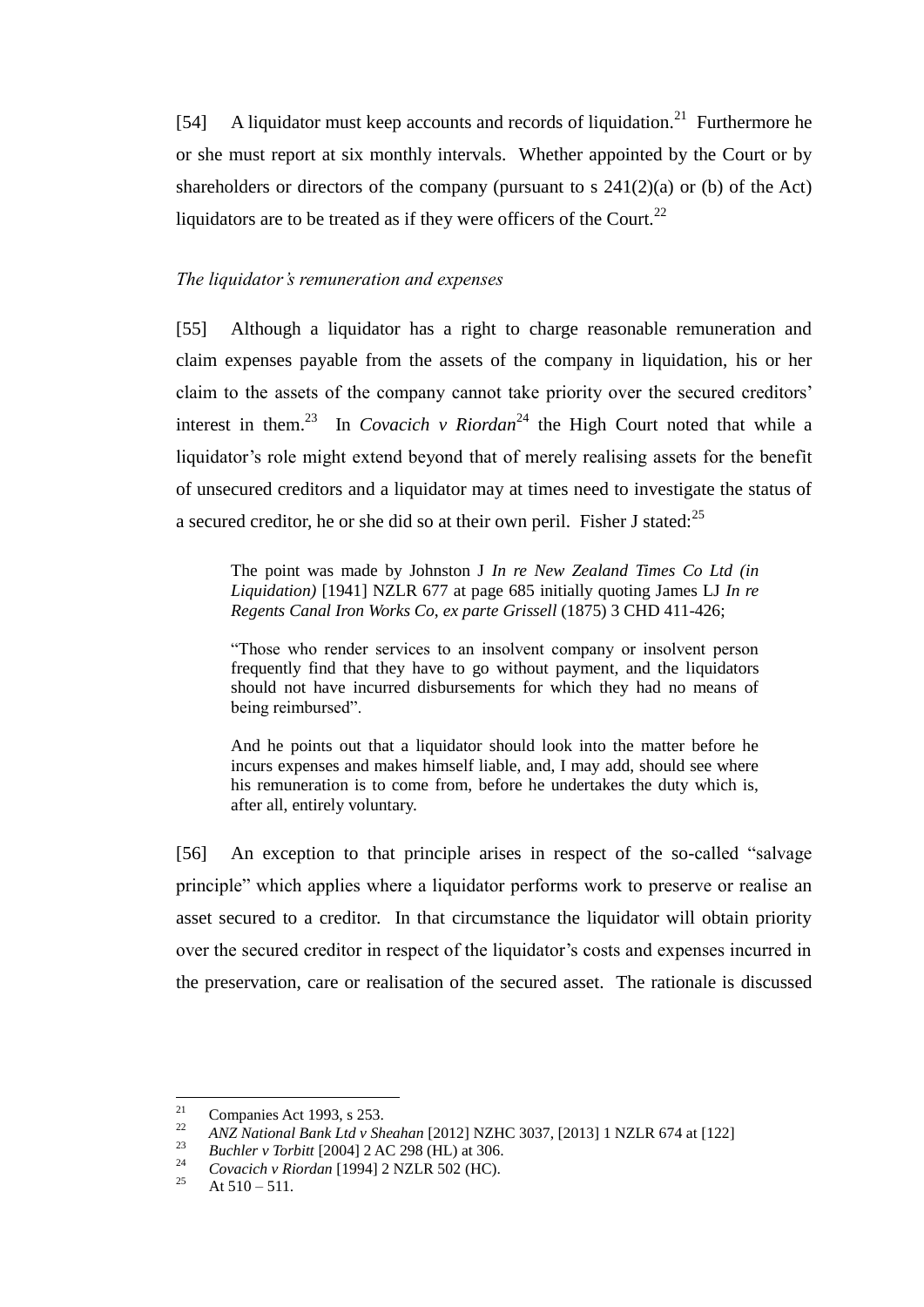in the recent High Court of Australia decision of *Stewart v Atco Controls Pty Ltd (in Liquidation*) where it was said:<sup>26</sup>

A secured creditor may not have the benefit of a fund created by a liquidator's efforts in winding up without the liquidator's costs and expenses including remuneration of creating that fund first being met. To that end, equity will create a charge over the fund and priority to that as a secured creditor.

[57] Underpinning the principle is the notion that a "secured creditor cannot lay claim to the benefit of realised assets without the costs of the realisation being met".<sup>27</sup> As such, the work undertaken by the liquidator must result in an indisputable benefit to the secured creditor. $^{28}$ 

[58] As the High Court of Australia confirmed, the principle will apply in the following circumstances: $^{29}$ 

- (a) Where there is an insolvent company in liquidation.
- (b) The liquidator has incurred expenses and rendered services in realisation of an asset.
- (c) The resulting fund is insufficient to meet both the liquidator's costs and expenses of realisation and a debt due to the secured creditor; and
- (d) The secured creditor claims the fund.

## **Analysis**

## *Mr McKay's right to possession of the Companies' assets*

[59] The judgment of Fogarty J held that Westpac's GSA's were valid and enforceable and that Mr McKay was entitled to take possession and control of the Companies' assets. As such he was entitled to possession and control of all funds of

<sup>26</sup> <sup>26</sup> *Stewart v Atco Controls Pty Ltd (in Liquidation)* [2014] HCA 15, (2014) 252 CLR 307 at [22].

 $\frac{27}{28}$  At [16].

<sup>28</sup> Peter Blanchard and Michael Gedye (eds) *The Law of Private Receiverships of Companies in New Zealand* (LexisNexis, Wellington, 2008) at 143.

<sup>29</sup> *Stewart v Atco Controls Pty Ltd (in Liquidation)*, above n 26 at [23].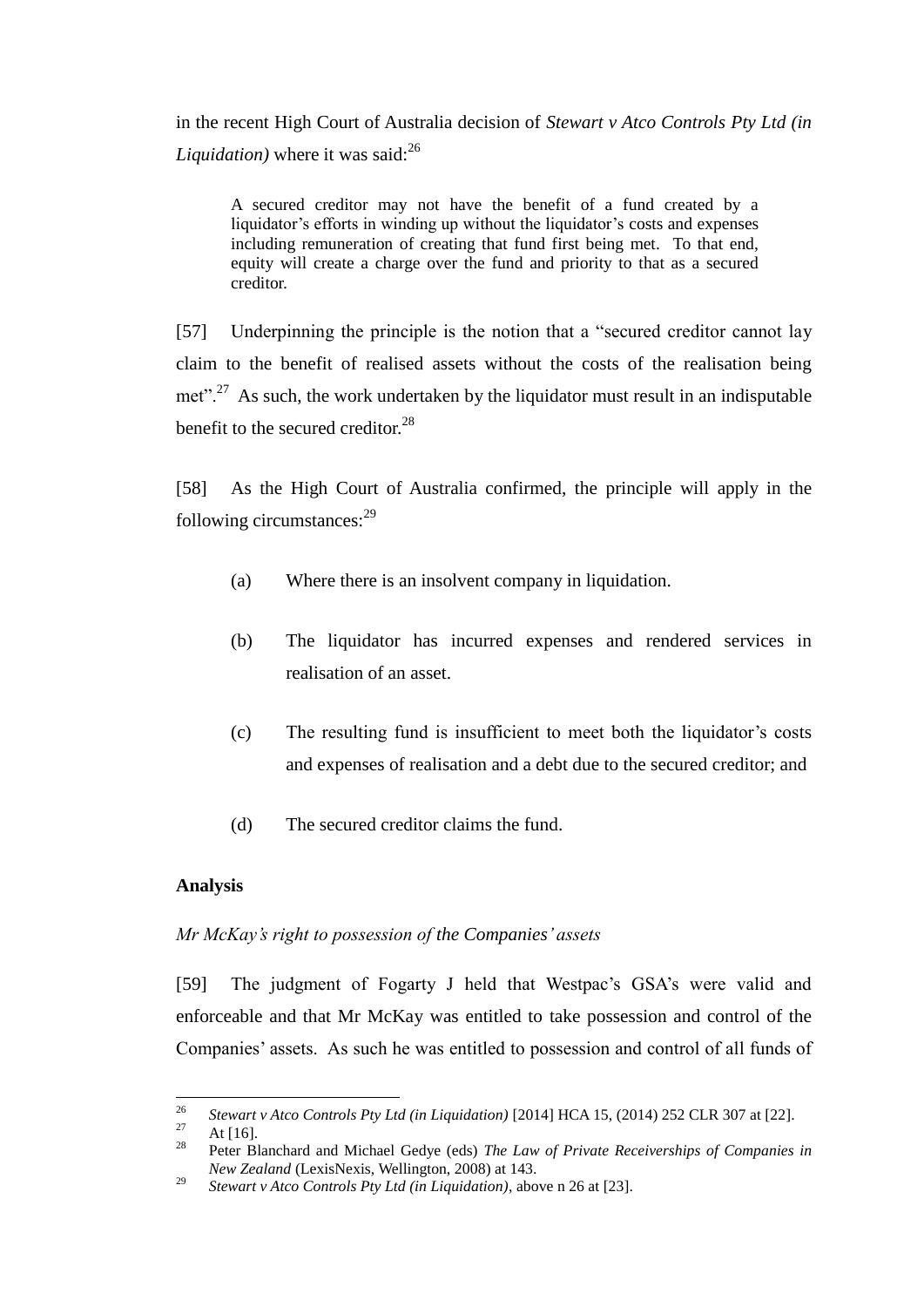the Companies as monies secured to Westpac. His Honour's judgment recognised the necessity of an inquiry into whether Mr Smith was required to pay Mr McKay and/or Westpac funds already recovered by him. To that end, orders were made requiring Mr Smith to provide details of all assets of the Companies which he had dealt with since his appointment as liquidator and the extent to which any of the Companies' assets had been used to pay for his remuneration or expenses.

[60] In his affidavits of 9 March, 31 March and 8 April 2016 Mr Smith effectively attacks that judgment. He says that Mr McKay was invalidly appointed for reasons including the fact that his appointment was by a person not listed as an authorised attorney of the bank. I would not have found that argument persuasive, even if available, as there is no doubt the appointment was made by an officer of the bank acting on authority. However, the basis of my rejection of the argument is more fundamental. There are extant orders of the Court recording that Mr McKay was "validly appointed as receiver and manager [of the Companies] on 6 August 2014".<sup>30</sup> Mr Smith's challenge represents a collateral attack on the Court's orders. It must be rejected on that ground alone.

[61] I place in the same category the attack on Mr McKay's appointment by virtue of Westpac's alleged abandonment of its security following purported receipt of a notice under s 305 of the Act. Again, that involves a collateral attack. In addition, I am satisfied, on the balance of probabilities, that no s 305 notice was served on Westpac on 21 December 2013 as alleged by Mr Smith and that the purported notice was fabricated. I reach that conclusion having regard not only to the report of the applicant's forensic expert but all of the evidence adduced in support of Mr McKay's application for inspection orders. The fact that the notice was addressed to Mr Chinniah when Mr Chinniah's first contact with Mr Smith was not until approximately four months later and the fact that the photograph of alleged service depicts an envelope with a stamp not published until 22 months after the event, seem to me to be particularly persuasive. Moreover, if Mr Smith had sent any such notice, it is inevitable that the matter would have been raised in opposition to the orders sought before Fogarty J.

 $30^{\circ}$ Order dated 16 February 2015 para (c).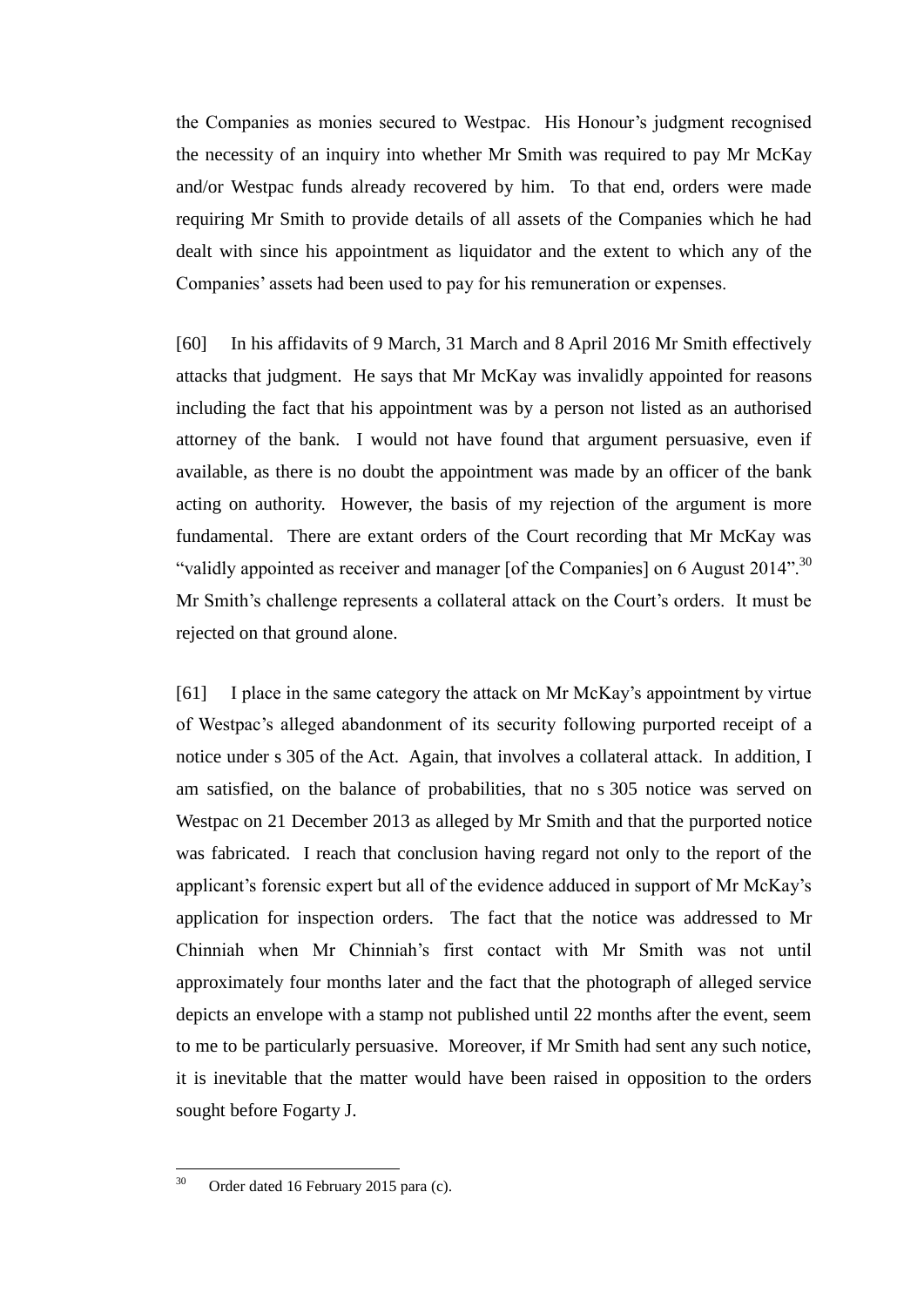#### *Monies received by the liquidator*

[62] The Companies had three existing accounts with BNZ prior to Mr Smith's appointment (the pre-liquidation accounts). These were respectively an 00 account in the name of HB, an 00 account in the name of HAD and an 02 account in the name of HAD.

[63] The Companies' business involved the selling of goods out of trucks in (typically) low income neighbourhoods on credit terms requiring small payments over many months. This resulted in a large number of automatic payments and direct debit/credits received into the pre-liquidation accounts. Mr McKay deposes that between 5 November 2013 (the date of Mr Smith's appointment as liquidator) and 6 August 2014 (the date of Mr McKay's appointment as receiver) there were 25,819 transactions recorded in the pre-liquidation accounts. The net value of receipts in that approximately 39 week period was \$837,833.89 indicating an average of approximately \$21,482 per week in receipts during Mr Smith's control of the pre-liquidation accounts.

[64] Subsequent to his appointment, Mr Smith opened two further bank accounts (the liquidation accounts) being an 00 account in the name of HB and an 00 account in the name of HAD. Mr McKay deposes that Mr Smith regularly "swept" or transferred the Companies' funds from the pre-liquidation accounts into the liquidation accounts. Significantly, customer payments to the Companies were only paid to the pre-liquidation accounts, including during the period in which Mr Smith was in control of the Companies.

[65] I accept Mr McKay's proposition that if new business had been generated by the liquidator subsequent to his appointment receipts would, in the ordinary course, have been made to the post-liquidation accounts established by him. I accept also Mr McKay's analysis of the bank statements which shows that for the 39 week period between Mr Smith and Mr McKay's appointments, average weekly receipts were \$4,760 per week less than for the 39 week period immediately prior to Mr Smith's appointment.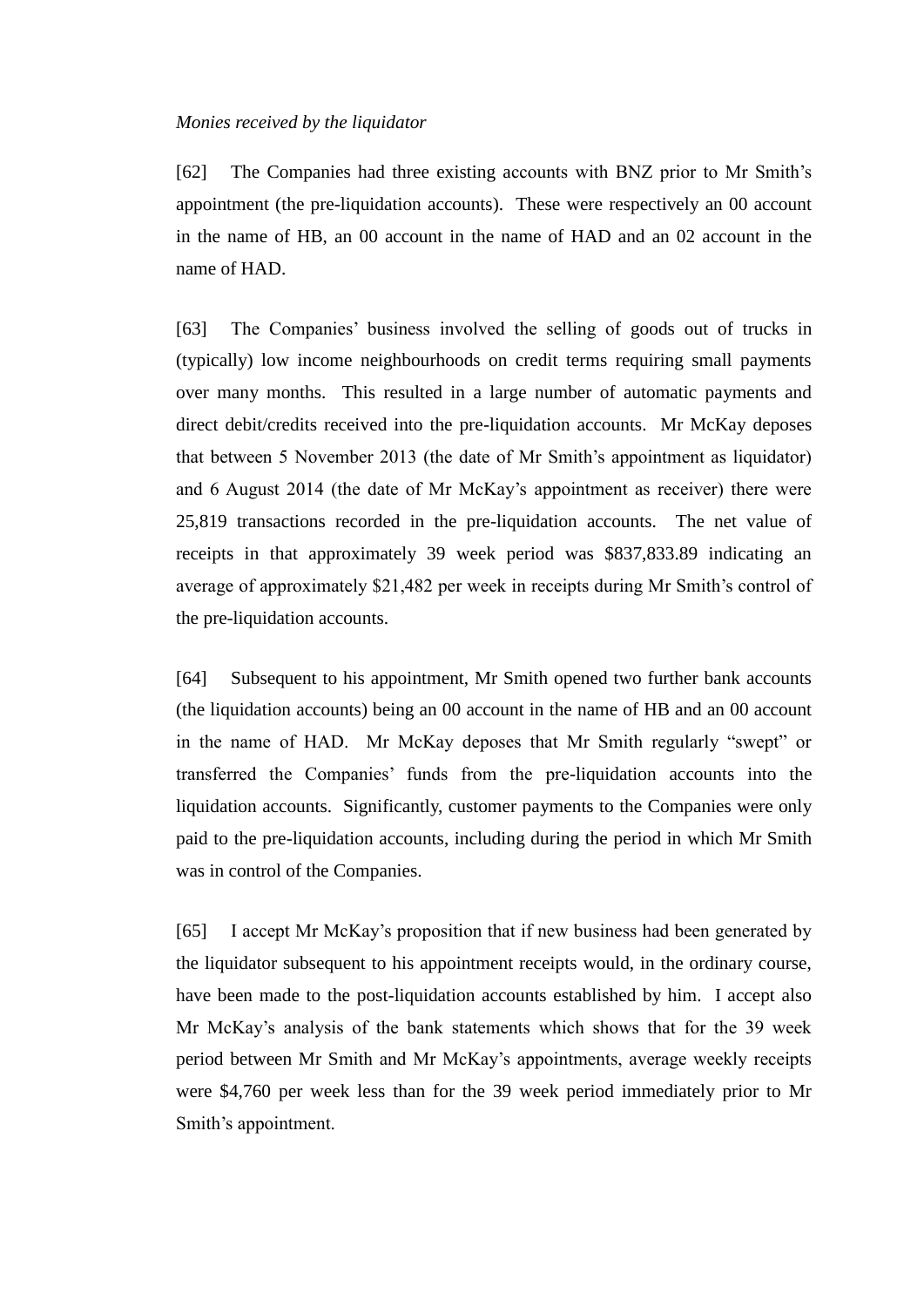[66] Mr McKay deposes and I accept that although Mr Smith has alleged on a number of occasions that he introduced new customers to the Companies while he traded the businesses he has not provided any details or evidence to support that allegation and has refused or failed to provide Mr McKay with details of the Companies' customer lists despite request.

[67] Mr McKay concludes and I accept that the total sums received by the Companies between 5 November 2013 and 6 August 2014 were \$919,786.54. This comprised accounts receivable of \$837,830.89 and other miscellaneous credits as deposed to in para 50 of Mr McKay's affidavit in reply dated 22 April 2016.

## *Monies disbursed*

[68] I accept also Mr McKay's evidence that during the same period Mr Smith disbursed amounts of \$852,988.54 from those accounts.

[69] Such disbursements are in two categories:

- (a) Payments which are identifiable from the bank account statements in the sense that the statements contain sufficient particulars or details for Mr McKay to have ascertained the apparent purpose of those payments. These total \$312,585.72 as detailed in Schedule 1 to this judgment.
- (b) Payments totalling \$540,402.82, the application of which is not identifiable from the bank account statements.

[70] The sum referred to in  $[69(a)]$  is \$264 more and the sum referred to in  $[69(b)]$ \$264 less than that sought by Mr McKay at the hearing on 8 June. The difference arises out of my subsequent inquiry (by Minute dated 13 June 2016) in which I sought advice from Mr McKay about which, if any, of the invoices annexed as Exhibit C to Mr Smith's affidavit dated 9 March 2015 (excluding Mr Smith's own fees) were identified as paid in the bank statements of the Companies.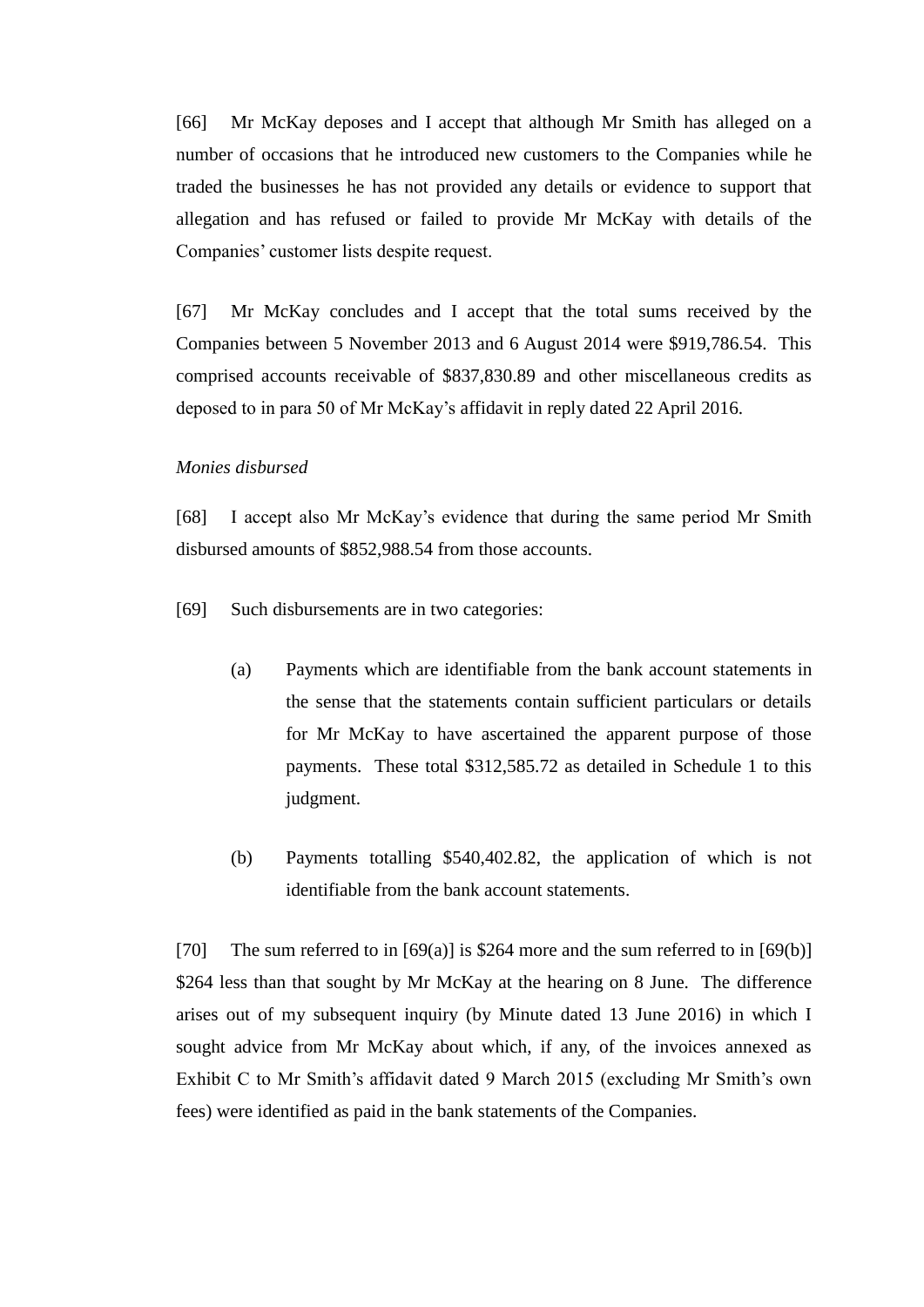[71] In response to that Minute, Mr McKay deposed that in Mr Smith's own affidavit he had stated that the invoices were unpaid except "some of Mr Smith's fees". However, Mr McKay said that, on further analysis, it was "probable" that an account from Guardian Storage Tauranga Ltd for \$264 was reflected in a payment in the same amount from the HB 00 account on 22 July 2014. To that end, he accepted that the identifiable payments should be increased by \$264 and the unidentifiable payments decreased by a corresponding amount.

[72] In his further response Mr McKay also repeated that, despite his multiple requests, he had never received from Mr Smith any accounts, cheque books, requisitions or other documents from which the character of any of the other unidentifiable payments could be established.

[73] In relation to the identifiable payments, Mr McKay takes the position that, although the funds used to make them were secured to Westpac and Westpac never consented to payment, nevertheless he elects not to seek recovery of those amounts. Significantly, this allowance includes \$150,459 for wages, salaries and payroll processing which was conducted through a payroll company known as "KeyLink". I note this point because of Mr Smith's claim that Mr McKay has failed to account for wages and salaries.

[74] In respect of the unidentifiable payments, Mr McKay divides these into three categories:

- (a) The sum of \$133,315.95 in respect of cheque payments to unidentified recipients. $31$
- (b) The sum of \$348,285.99 in respect of unknown payments with no descriptions. Of that sum \$300,241.02 is made up of 92 transactions taking place in the liquidation accounts (that is accounts solely under Mr Smith's control) which were either withdrawals through a teller

 $\overline{31}$ This sum having likewise been reduced by \$264 in respect of the Guardian Storage Tauranga Ltd account.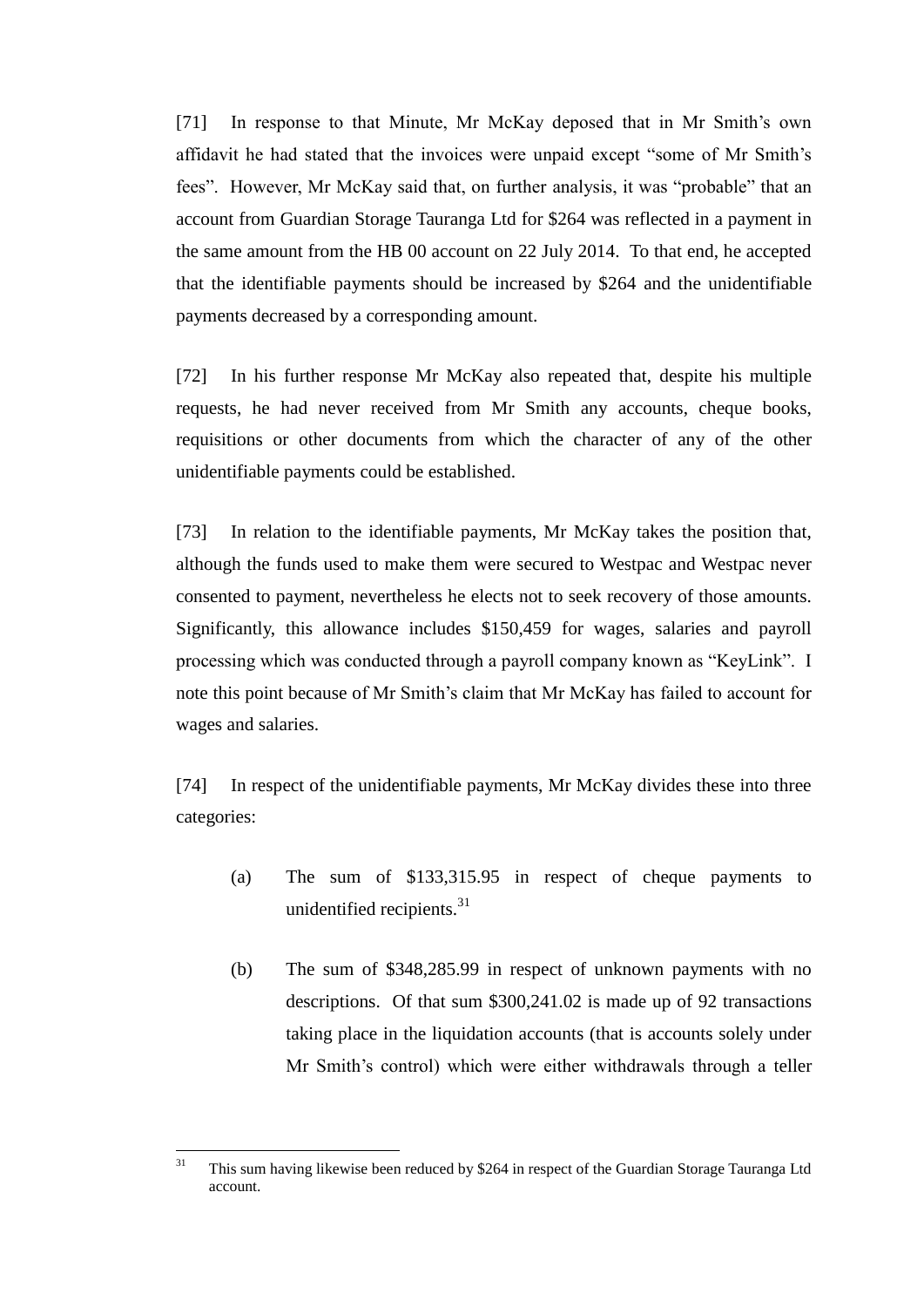(for example the cashing of a cheque drawn on the accounts) or foreign exchange transactions.

- (c) The sum of \$58,800.88 in respect of payments with the description "creditors" made to unidentifiable recipients.
- [75] In respect of the total sum of \$540,402.82, Mr McKay claims:
	- (a) Mr Smith had sole control of the pre-liquidation and liquidation accounts at all material times.
	- (b) The money in the pre-liquidation and liquidation accounts was secured to Westpac.
	- (c) Westpac did not consent to Mr Smith making the unidentifiable payments.
	- (d) Mr Smith had no entitlement to the funds of the Companies used to make the unidentifiable payments and that any claim to remuneration and expenses from the assets of the company was subject to Westpac's prior ranking security interest.
	- (e) Mr Smith has been enriched to the extent of the amount received and disbursed and that such enrichment is unjust as against Westpac which has lost the benefit of those funds.
- [76] Mr Smith's response in his several affidavits is in terms:
	- (a) "It was impossible to conclude any correct financial information from the figures on the bank statements";
	- (b) That Mr McKay had quoted the figure of \$852,988.54 being funds transferred into the liquidator's trading account but had also quoted \$837,833.89 being the total funds in the receiving accounts and that accordingly there was a discrepancy;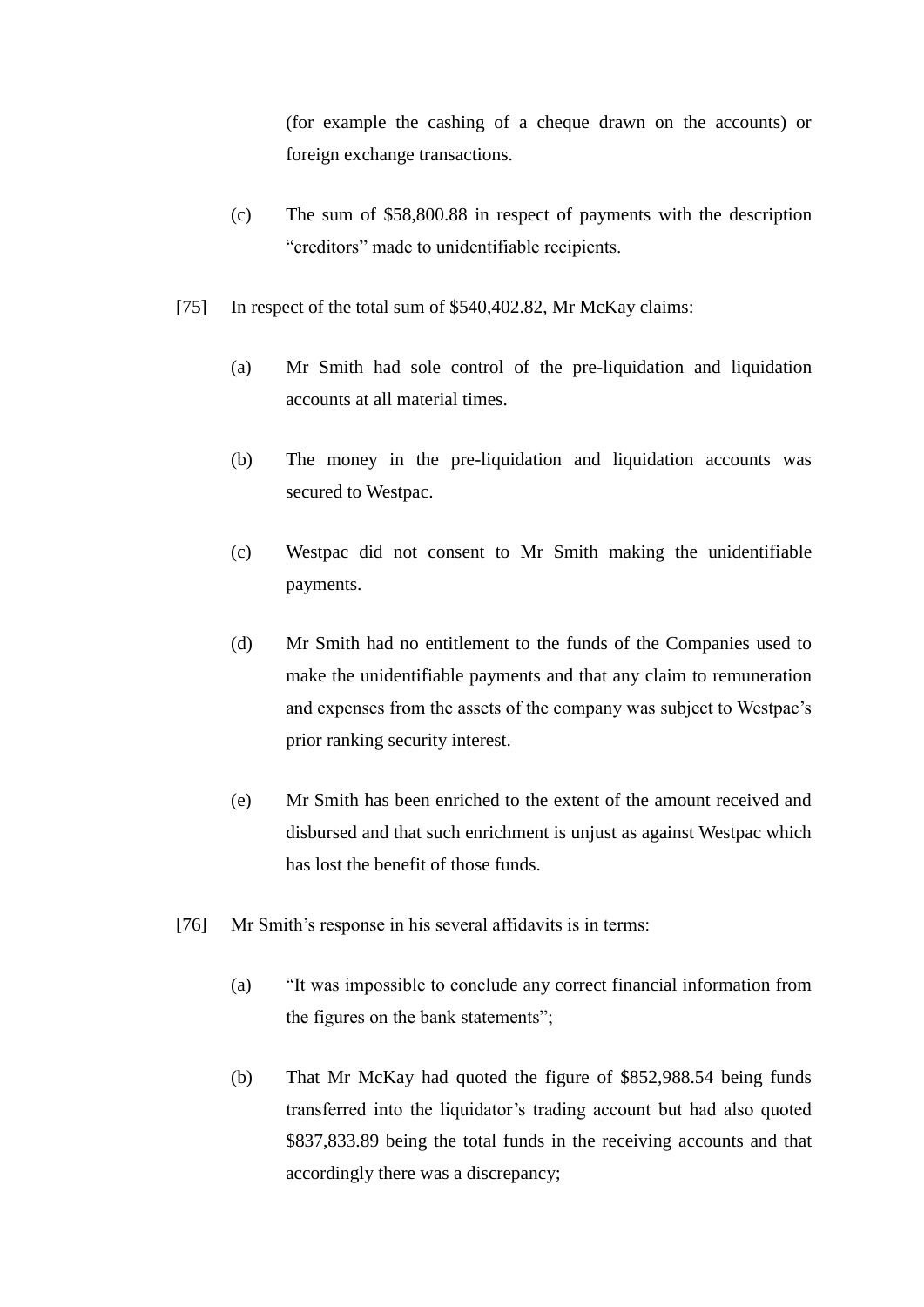- (c) That Mr McKay had double-counted monies received;
- (d) That he had incorrectly included transactions by including those in the period that Mr Johnson was appointed as a receiver of HB;
- (e) Mr McKay's stated 25,819 credits to the account were false;
- (f) The average weekly income in respect of the Companies was overstated; and
- (g) The stated receipts of \$837,833.89 were false on the basis that, on Mr Smith's assessment, HB's income for the relevant period was \$356,440.53 only and his "rough estimate" of the Companies' total receipts was \$500,000.

[77] In reviewing Mr Smith's several affidavits I agree with Mr Stewart's submission that, in relation to matters material, Mr Smith's assertions are inadequately substantiated. I accept Mr McKay's reply evidence in terms:

- (a) In respect of Mr Smith's figure of \$356,440.53, this relates to one company (HB) and is not even based on all transactions which took place in the relevant period.
- (b) Mr Johnson is not responsible for any of the unidentifiable payments. The only unidentifiable payment that was made in the period between Mr Johnson's appointment as receiver on 24 July 2014 and Mr McKay's appointment on 6 August 2014 was made from the liquidation account of HB which was an account opened by Mr Smith and under his control.

[78] In respect of alleged double-counting, I accept that Mr McKay's calculations are based only on payments made out of the pre-liquidation and the liquidation accounts to third parties. Accordingly, any transfers between the pre-liquidation and liquidation accounts have not been included as part of the unidentified payments and as such no double-counting has occurred.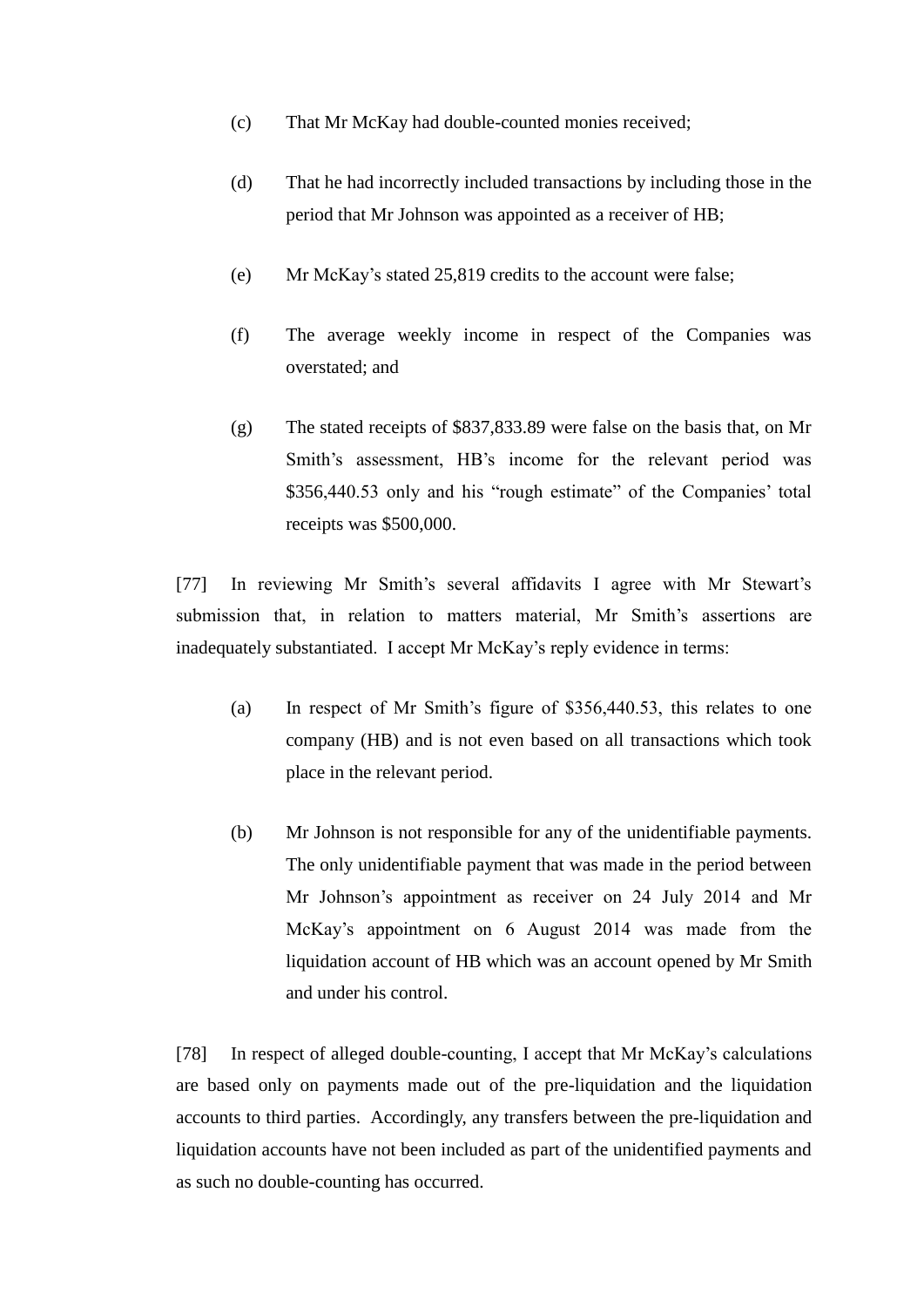[79] Nor do I accept the alleged "discrepancies". Mr McKay deposes in para [50] of his reply affidavit:

With regard to the alleged discrepancy in the figures ... as outlined in my 5 February 2016 affidavit, the net value of receipts in respect of the Companies' accounts receivable was \$837,833.89. However, the Companies received a total of \$919,786.54 in the period from 5 November 2013 to 6 August 2014 as a consequence of the accounts receivable, and other payments made to the Companies…

[80] The pre-liquidation accounts also had opening balances in credit at the date of Mr Smith's appointment. All the Companies' funds and not just the Companies' funds which are a consequence of the accounts receivable were secured to Westpac. Accordingly, there is no discrepancy in that the total amount of payments out of the pre-liquidation and liquidation accounts of \$852,988.54 (i.e. the unidentifiable payments together with the identifiable payments) exceeds the total amount of the accounts receivable being \$837,833.89.

[81] Mr Smith also makes a number of generalised criticisms in terms that Mr McKay has failed to account for wages, PAYE and IRD payments and had insufficient information about his trading expenses to reach conclusions about the amount of compensation properly payable by him.

[82] I accept Mr McKay's primary submission that even if Mr Smith could demonstrate that some of the unidentifiable payments were properly trading expenses of the Companies, his claim to the assets of the Companies for payment of its trading expenses ranks behind Westpac as secured creditor.

[83] It is not necessary for Westpac to show wrongdoing or impropriety in terms of its claim for money had and received, simply "injustice" in the assertion by Mr Smith of rights to that money. I consider such injustice made out. Mr Smith acted at his peril in choosing not to recognise Westpac's security over payments received to the Companies accounts. Without prior correspondence with the Bank, he applied monies subject to that security for payment of at least part of his fees and in the identifiable and unidentifiable ways Mr McKay records. From 13 March 2014 (being two days after Westpac first became aware of his appointment) he was on specific notice that he was required to protect Westpac's security interest, albeit that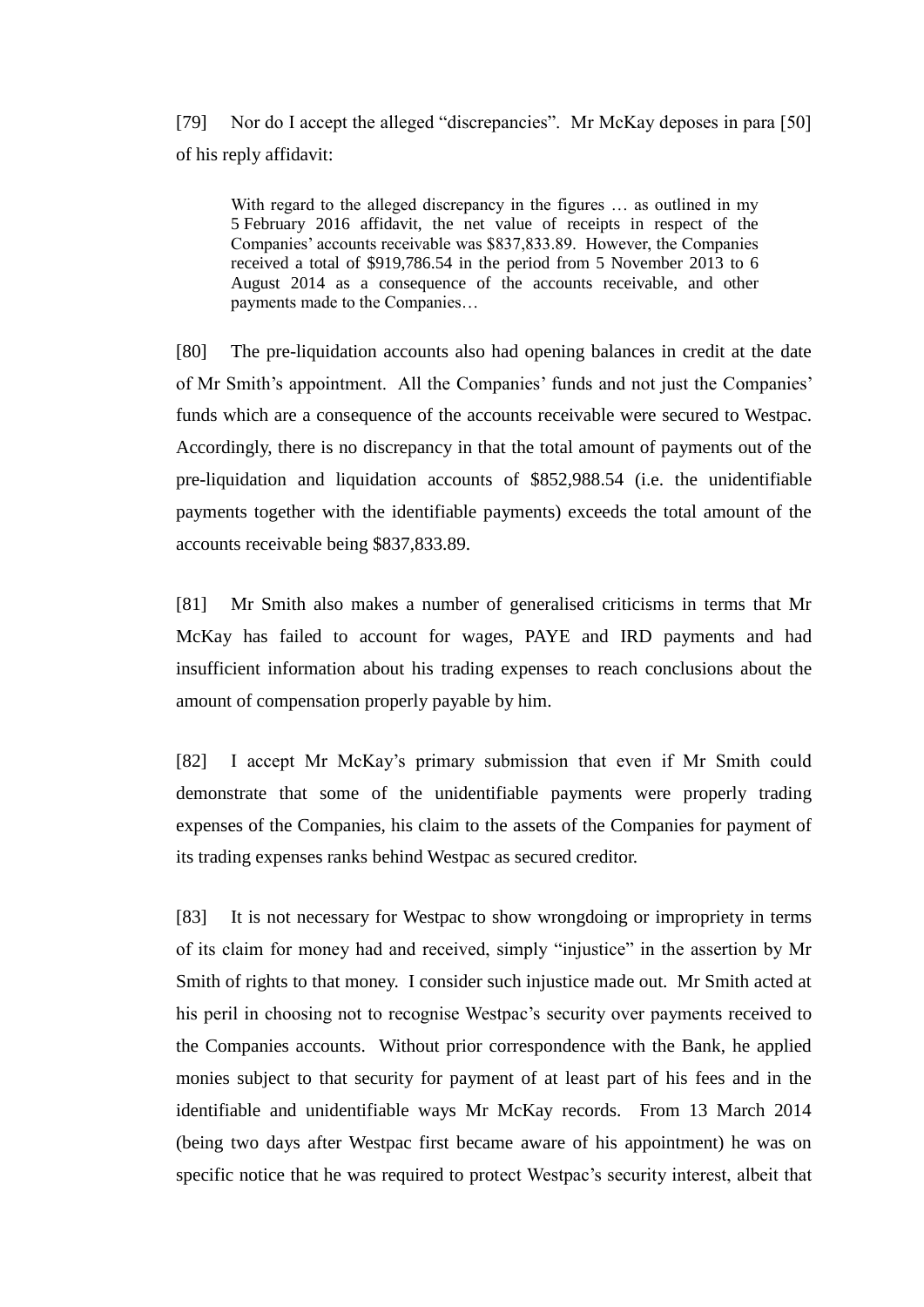such knowledge was already available to him by virtue of Westpac's registration and renewal of its financing statements on the Personal Property Securities Register.

[84] However, there was a more fundamental objection. I accept that Mr McKay has consistently sought information from Mr Smith regarding his trading expenses and that this has not been provided, despite Mr Smith's statutory obligation to keep and maintain that information as part of his duties in respect of the accounts and records of the liquidation<sup>32</sup> and his far reaching powers to obtain information regarding the Companies by way of examination or notices requiring the production of documents.<sup>33</sup>

[85] Mr Smith does not even state what part of the unidentifiable payments he claims are his trading expenses. This is information which he had the legal capacity to provide. Mr Smith has had in excess of a year to do so since the orders made by Fogarty J on 23 February 2015. The limited information which he did provide in his affidavit of 9 March 2015 was inadequate for any proper analysis to be made and Mr Smith chose to resist subsequent requests to provide further details. Nor did he do so in any of his 2016 affidavits. Such problem has been compounded by Mr Smith's failure to comply with his statutory reporting obligations to file reports in respect of the companies at six monthly intervals. I do not accept that Mr Smith should be entitled to rely on a failure which is entirely his own to avoid liability to pay compensation for the losses he has caused Westpac to suffer.

[86] Nor do I accept Mr Smith's proposition that Mr McKay has failed to take into account payroll expenses. The identifiable payments for which Mr McKay is not seeking recovery include those to KeyLink.

[87] Similar considerations inform my analysis of any salvage claim Mr Smith may be taken as advancing. The onus to make out such claim is on Mr Smith. He has failed to do so. In addition:

(a) Westpac never consented to the Companies being traded by Mr Smith.

 $32$  $\frac{32}{33}$  Companies Act 1993, s 256.

<sup>33</sup> Companies Act 1993, s 305(5).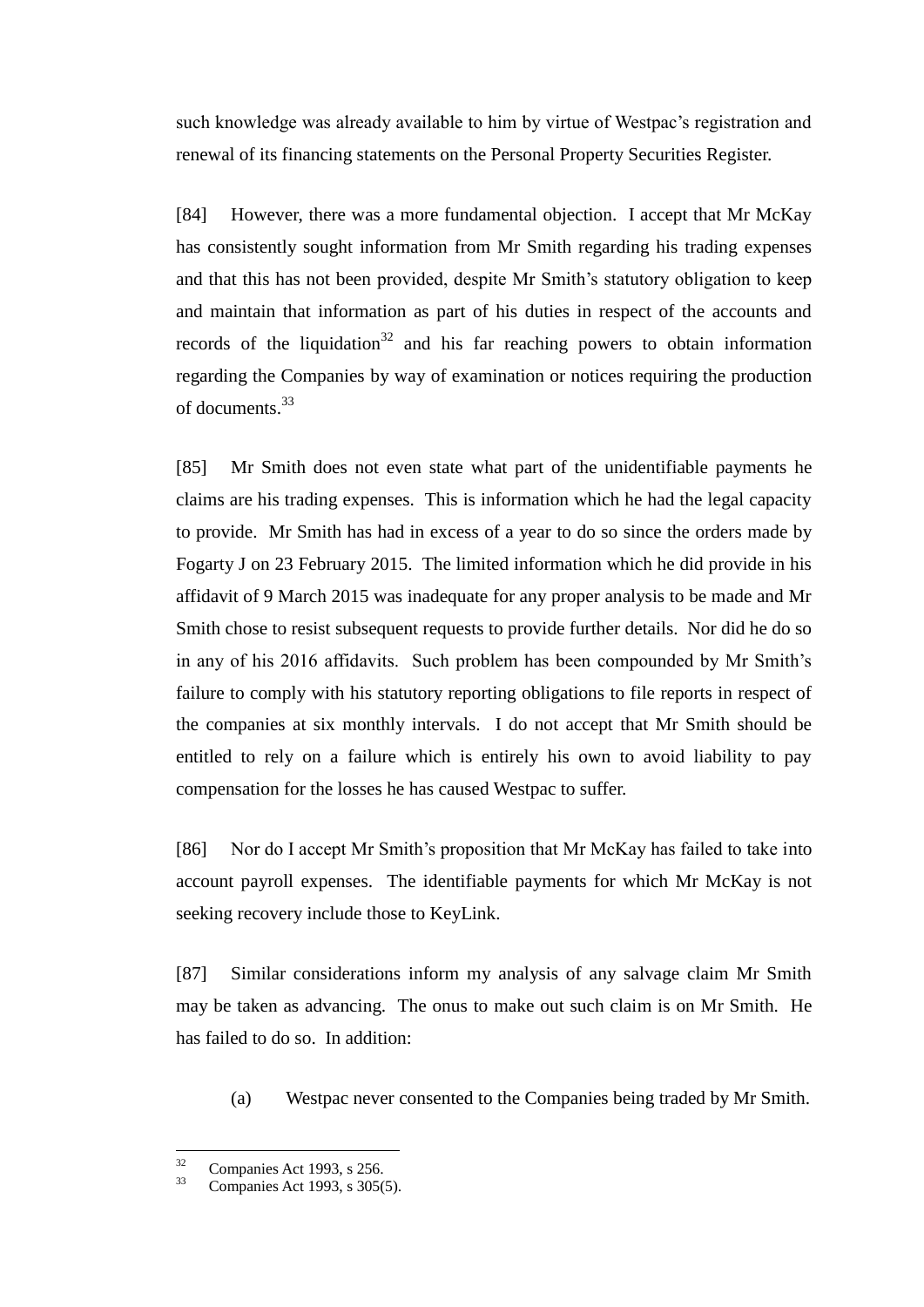- (b) There is no evidence Mr Smith's trading activities have resulted in any benefit to Westpac, such as the creation of a fund as a consequence of accounts receivable generated by Mr Smith's trading activities. I refer in that respect to Mr McKay's analysis of average weekly receipts in the pre and post-liquidation period.
- (c) In any event, Mr Smith has failed to particularise which of the unidentifiable payments were paid from any such fund.

#### *Mr Smith's other defences*

[88] Next, Mr Smith argues that none of the assets of the Companies secured to Westpac were used by him in his trading activities. As such he appears to suggest that the proceeds of those activities were not subject to Westpac's charge. This argument is, in my view, misconceived. It is premised on the fact that seven of the Companies' trucks had a priority security to Bank of New Zealand (subsequently assigned to GFH). This is acknowledged in Fogarty J's orders. Nevertheless, Westpac had a general security over both HB and HAB at all relevant times. Therefore all assets of the Companies were secured to Westpac, albeit that seven of the trucks had a priority security. In any event, GFH's priority did not extend to any of the Companies' stock, customer lists or funds (accounts receivable or otherwise). Westpac had priority to all such assets. That priority applied to all funds of the Companies whether generated by the Companies' trading activities in liquidation or otherwise.

[89] Then, Mr Smith claims Mr McKay deliberately stopped the Companies from trading, thereby causing loss. However, that claim is factually incorrect. Mr McKay deposes and I accept that the Companies had already stopped trading before he was appointed as receiver.

[90] Mr Smith then claims that, upon Mr McKay's appointment, he "gifted for no dollars" all stock left at the depot of the landlord, the value of which Mr Smith says was \$300,000. He does not provide any evidence in support of his alleged valuation.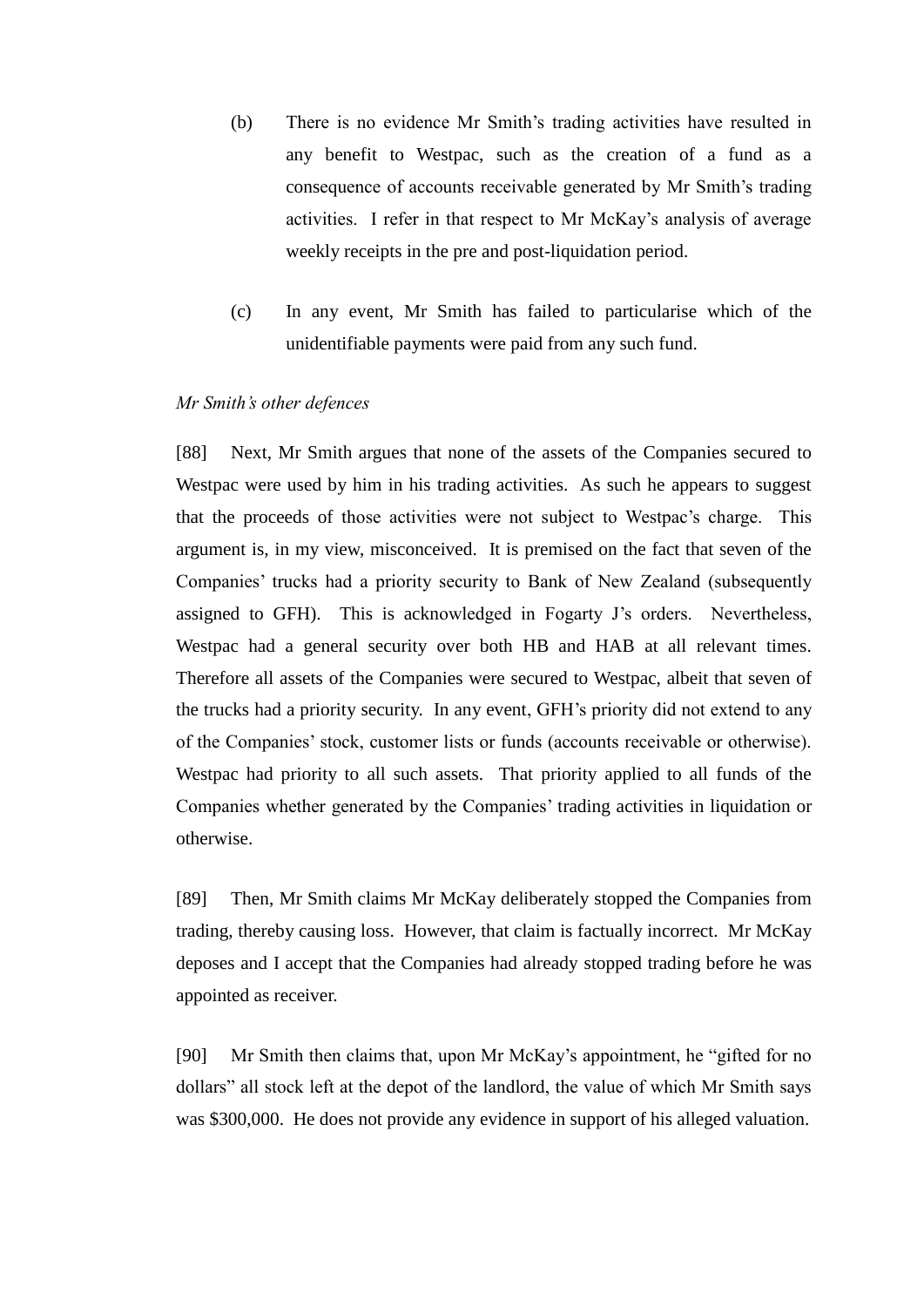[91] I have, in this respect, carefully considered the contents of paras [27] and [28] of Mr McKay's affidavit in reply dated 22 April 2016 and the photographs which he annexes. I am satisfied that the stock located at the premises at the time of his appointment had little or no value and that he appropriately relied on auctioneer's advice in releasing the Companies' security over the remaining stock at the premises.

[92] Mr Smith also says that Mr McKay "destroyed" the business and value of the Companies by ignoring a business sale and purchase agreement. The basis for this allegation is an affidavit by Mr H Metatangi in which he says that in 15 July 2014 his company, Global H NZ Ltd entered into a contract, conditional on due diligence, for purchase of the Companies in the amount of \$420,000. After the appointment of Mr Johnson as receiver, Mr Metatangi says he was told by Mr Smith to continue his due diligence investigations via Mr Johnson. He says that he contacted Mr Johnson but did not get a reply. He then says that he heard about Mr McKay's appointment and that Mr Smith told him to contact Ms Stone. He says he left messages with her but received no response.

[93] Mr McKay and Ms Stone depose to not knowing anything about the sale and purchase agreement until Mr Smith annexed it to his first affidavit sworn on 9 March 2015. I do not regard Mr Smith's criticisms of Mr McKay as justified. I accept Mr McKay and Ms Stone's evidence that the agreement was not drawn to their attention until eight months after execution. There is no explanation as to why Mr Smith did not do so earlier. Moreover, in the event Mr Metatangi retained serious interest in the purchase he can be expected to have done more than simply leaving a message or messages with Ms Stone. There is no evidence of any written communication with Mr McKay's office about the prospective purchase or due diligence inquiries.

[94] Moreover, Mr Metatangi was required to be produced for cross-examination on his affidavit for the purposes of the resumed hearing on 10 June and did not appear.

[95] Finally, Mr Smith submits that Mr McKay failed to transfer the Companies' direct debits causing "book debts" worth \$700,000 to become uncollectable. However, Mr McKay states that he never had a copy of the Companies' customer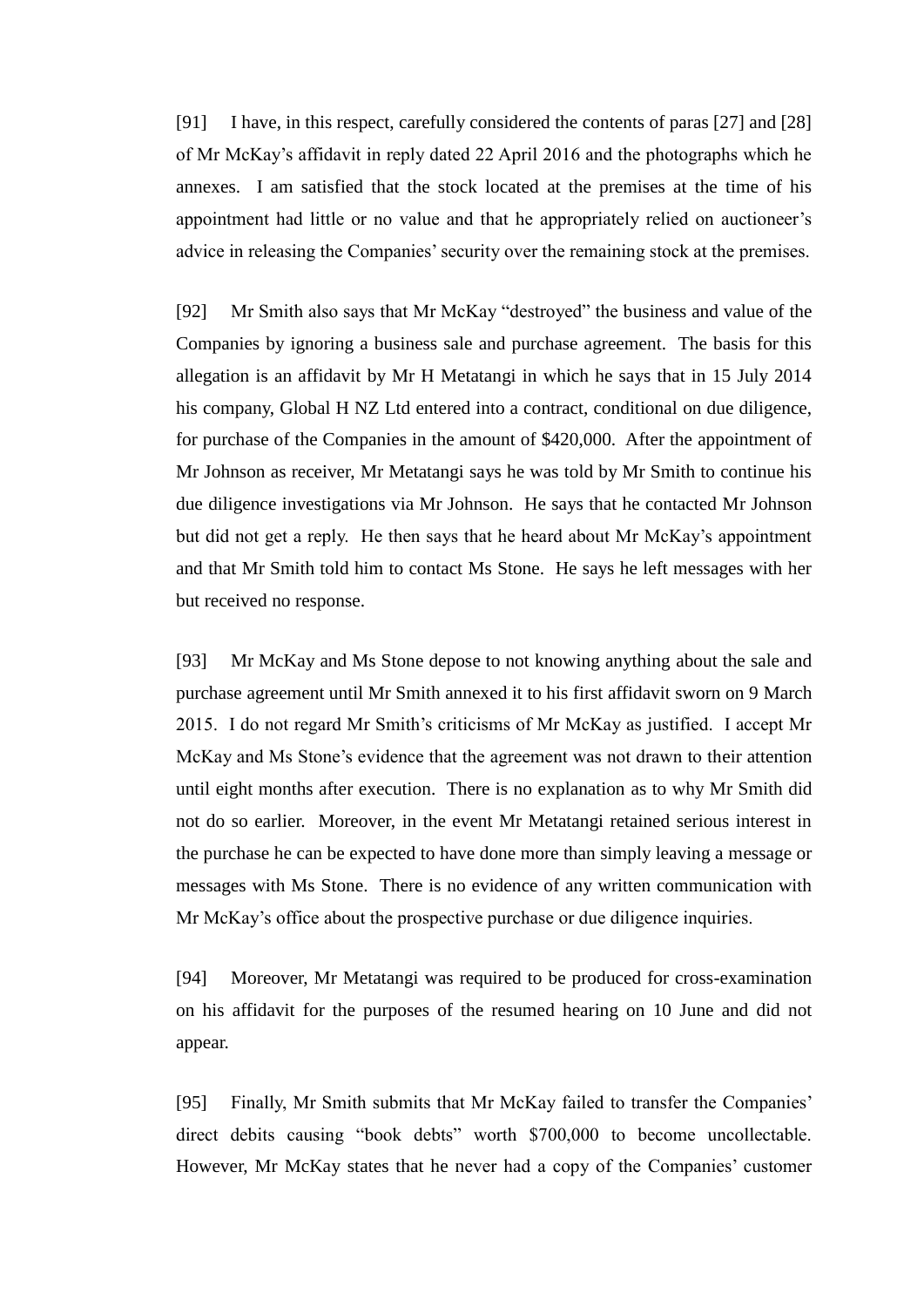list, the direct debit authorisation forms executed by the Companies' customers or copies of the individual contracts entered into between the Companies and their customers. He deposes that he sought that information from Mr Smith on numerous occasions but it was never provided to him. I therefore accept Mr McKay's position that he was unable to process any direct debits as he did not know who the debtors of the companies were, if those debtors had authorised the Companies to direct debit their accounts and what amount and frequency any direct debit should be.

[96] Mr Smith's affidavits also make other miscellaneous claims in the nature of a failure by Mr McKay to secure a box of stamps, that the Westpac debt "no longer exists", that Mr McKay has converted monies from Baycorp and that he generally failed to secure the assets of the Companies. I reject these allegations for the reasons Mr McKay sets out in his reply affidavit. In so far as any credibility issue arises as between Mr McKay and Mr Smith, I prefer the evidence of Mr McKay. I do so mindful particularly of the conclusions I have reached in relation to Mr Smith's purported s 305 notice.

[97] Given that Mr Smith had been debarred from defence and in order to ensure that all possible defences were properly ventilated, I also sought, subsequent to the hearing, further submissions from Mr McKay on the subject of change of position. I did so by memorandum dated 23 June 2016 and on 5 July 2016 received detailed written submissions on the point.

[98] A change of position defence is an affirmative defence  $34$  and as such Mr Smith was required to have pleaded it in accordance with r 5.48(4) of the High Court Rules. He did not. In any event, I am satisfied that Mr Smith could not have relied on the defence of change of position in this case as:

(a) At the time of receiving the money he knew or is deemed to have knowledge of the facts that give rise to Mr McKay's restitutionary interest, namely Westpac's position as a secured creditor of the business;

 $34$ <sup>34</sup> *Sanders & Co v Hague* [2004] 2 NZLR 475 (HC) at [92]: A Butler (ed) *Equity and Trusts in New Zealand* (2<sup>nd</sup> ed. Brookers, Wellington, 2009) at 38.6.6(5)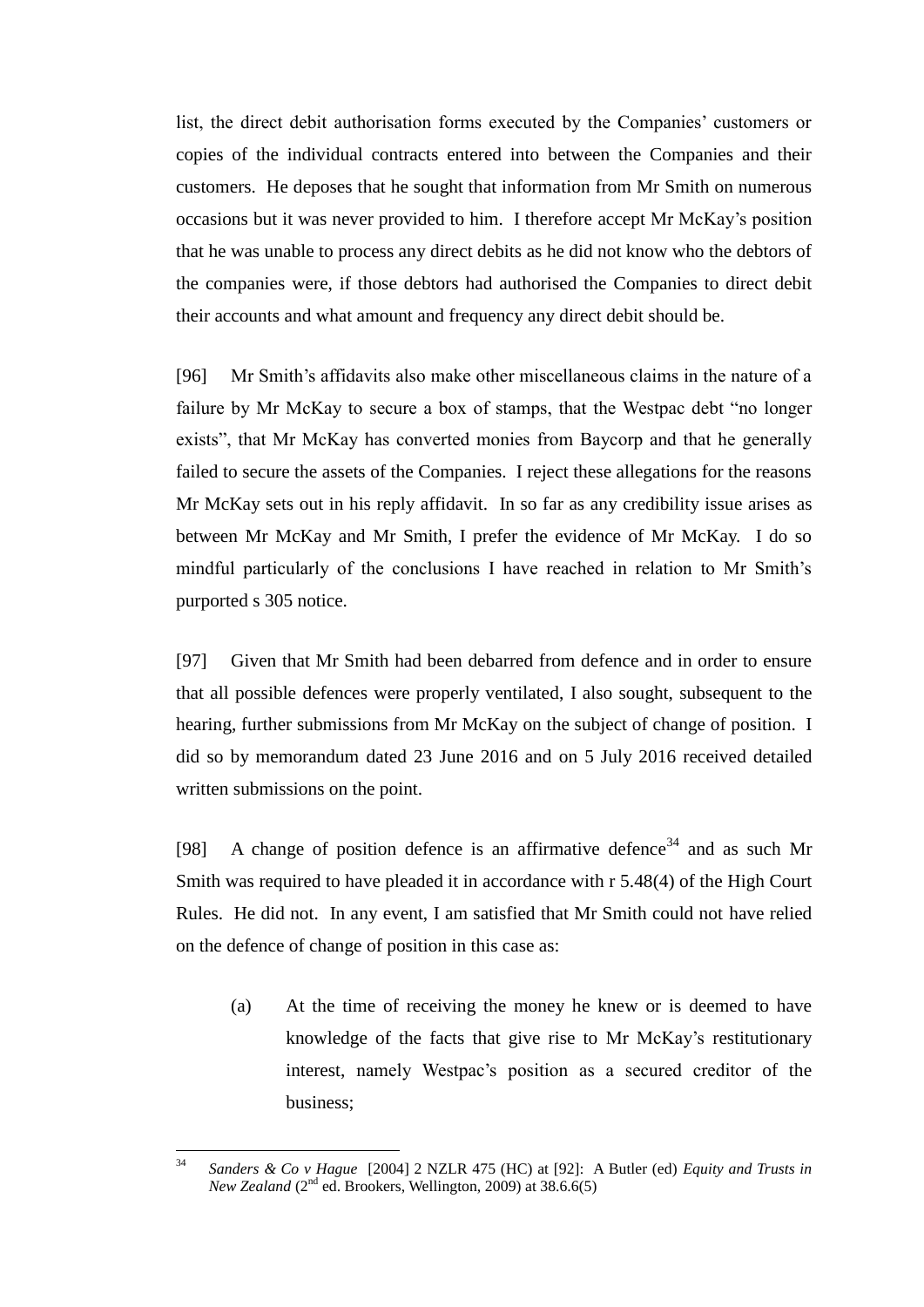- (b) He did not act in good faith in that he;
	- failed to acknowledge or engage with Westpac and its solicitors at the time of his appointment to determine the validity of Westpac's security;
	- ignored Westpac's letter dated 13 March 2014 putting him on notice not to deal with the Companies' assets in a manner adverse to Westpac's position as a secured creditor;
	- did not avail himself of his statutory right to seek directions from the Court to determine any legitimate issue as to Westpac's status as a secured creditor;
	- set up two bank accounts into which he swept the accounts receivable paid into the Companies' pre-liquidation bank accounts;
	- disbursed funds totalling \$852,988.54 which were secured to Westpac; and
	- breached his statutory duties to keep accounts and records of the liquidation, and to file six months liquidator reports, both of which would have provided details of his dealings with the funds.
- (c) It is irrelevant that the money has now been spent or transferred out of Mr Smith's control.

# **Result**

[99] I give judgment against Mr Smith in favour of Mr McKay in the amount of \$540,402.82 together with interest on that sum calculated in accordance with the provisions of the Judicature Act 1908 from 6 August 2014, being the date of Mr McKay's appointment.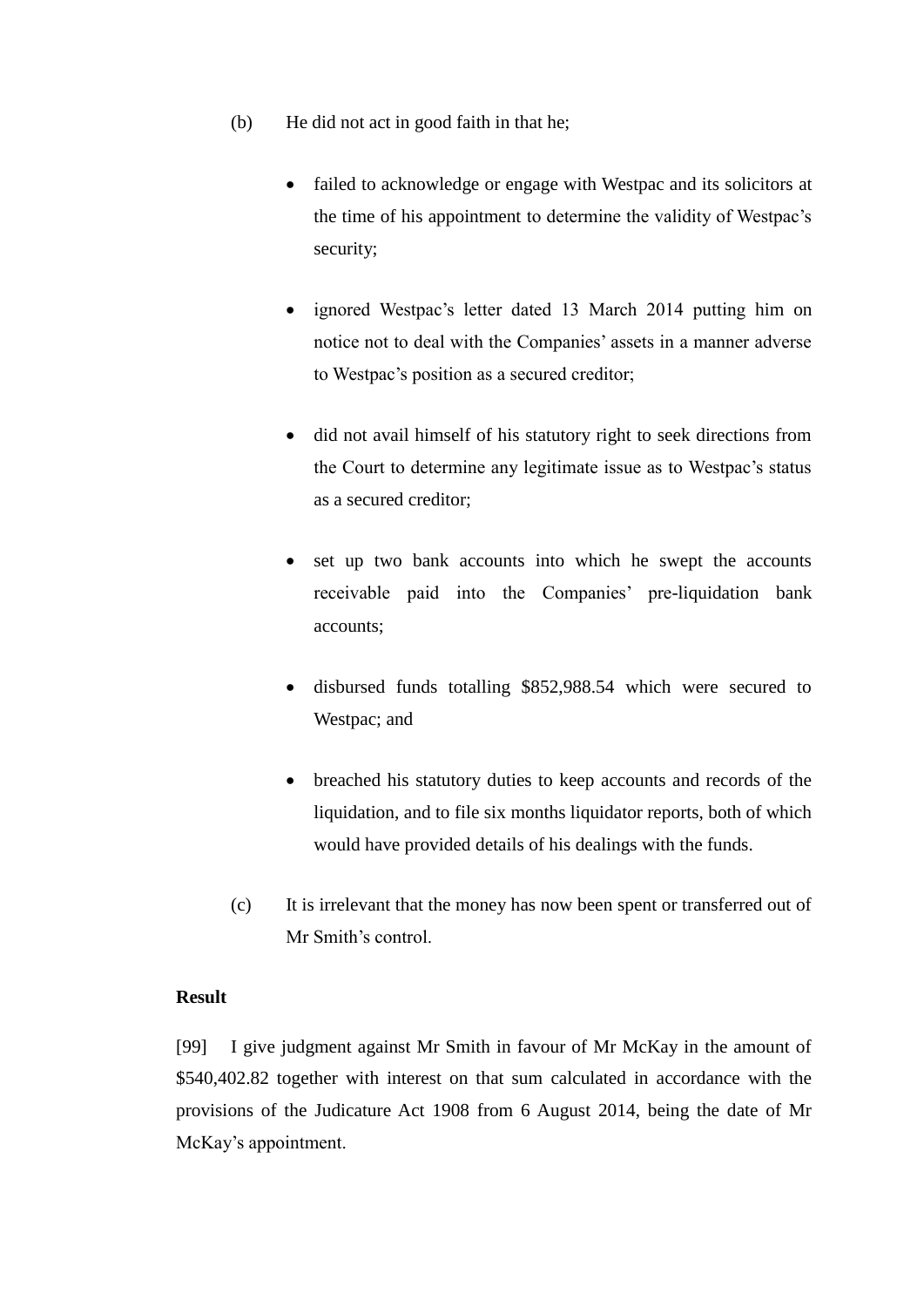[100] In relation to costs, Mr Stewart invites consideration on the papers in due course. I reserve them accordingly.

**Muir J**

\_\_\_\_\_\_\_\_\_\_\_\_\_\_\_\_\_\_\_\_\_\_\_\_\_\_